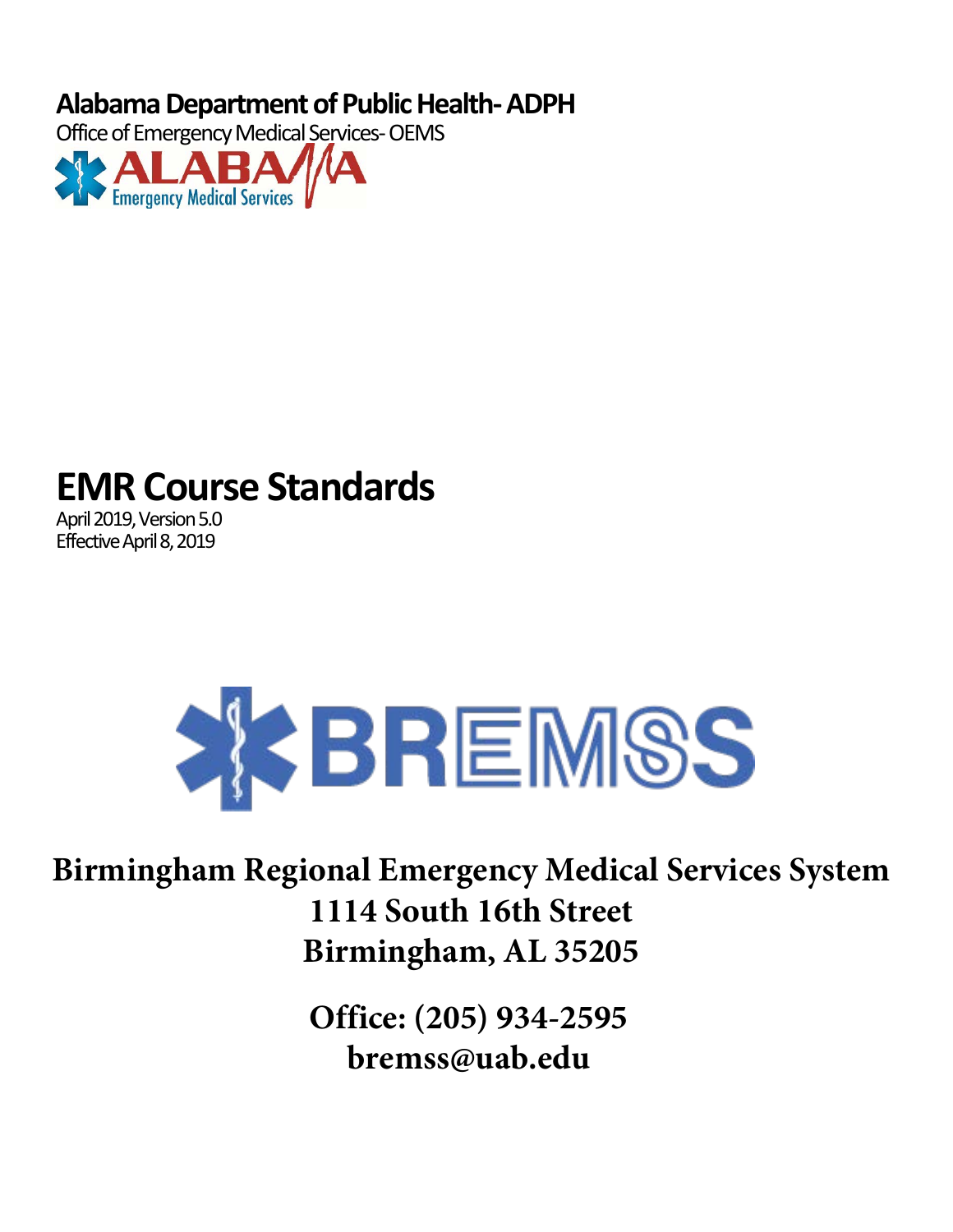# **Alabama Department of Public Health- ADPH**

Office of Emergency Medical Services- OEMS EMR Course Standards

Table of Contents

Introduction

- I. EMR Course Components
- II. EMR Standards and Procedures
- III. EMR Course Administrative Requirements
- IV. EMR Course Quality Monitoring

EMR Course Application Forms

EMR Course Application Process Verification Flow Sheets ADPH OEMS EMR Course Requirements Matrix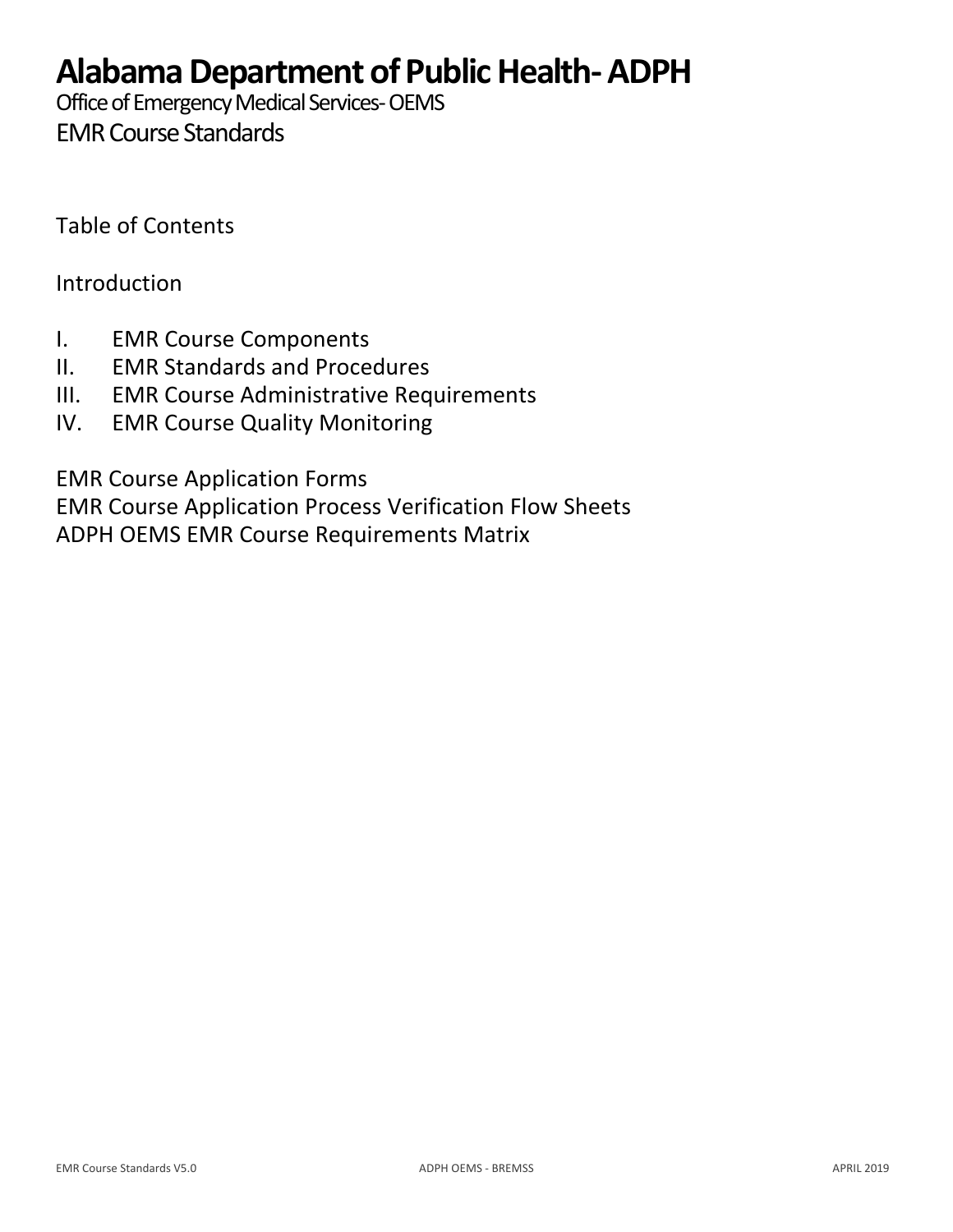# **EMR Course Standards Introduction**

An EMR course may be taught outside of the traditional college setting if the course sponsor receives approval from the ADPH Office of EMS (OEMS). The approval process is based on national guidelines to ensure that successful EMR course completion will allow the student to take the National Registry EMR exam with a reasonable expectation of passing.

The approval process for non-collegiate course sponsors consists of obtaining this approval process document and completing all the requirements therein. Once all the requirements have been completed, an inspection will be performed by the Regional agency. Upon successful completion of application, the Regional agency will notify the OEMS for final course approval.

The EMR Course Standards establishes a process which must be followed, before and after course approval, in order for the course candidates to sit for the National Registry exam. Failure by the course coordinator to complete all the requirements set forth by these standards will place the course in review and subject to being deemed invalid and ineligible for National Registry testing.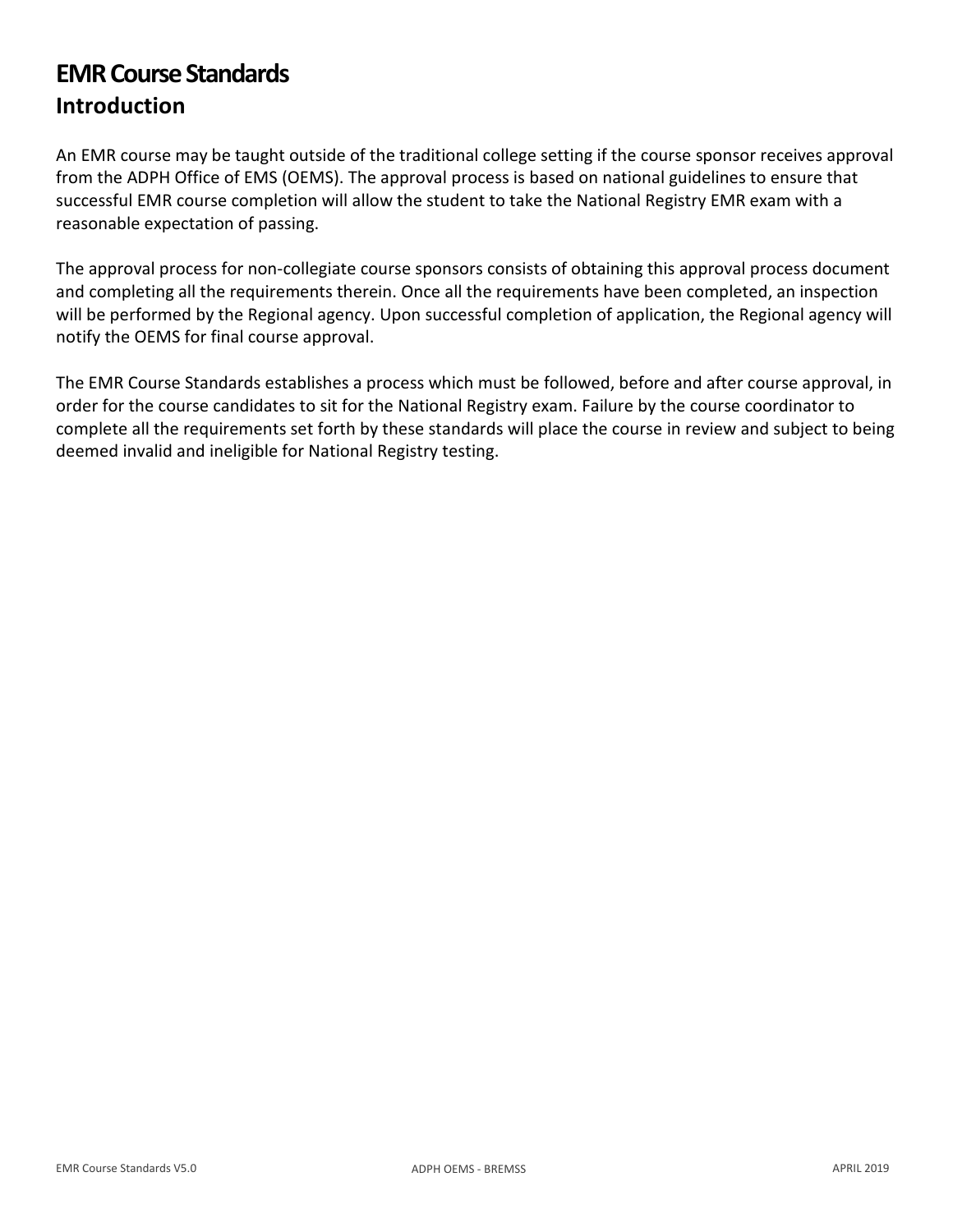# **I. EMR Course Components**

The following standards define the minimum components necessary to conduct an Emergency Medical Responder (EMR) education course in Alabama:

#### **A. Education Program Specifics**

- 1. Any Institution desiring approval as an education program for EMR shall be an institution approved by the Alabama Community College System (ACCS), the Alabama Department of Public Health, Office of Emergency Medical Services (OEMS), and or the Alabama EMS Regional Office.
- 2. All EMS education programs shall utilize a program medical director who is licensed by the Medical Licensure Commission of Alabama, is a local member of the medical community, and is experienced and knowledgeable of the emergency care of the acutely ill and traumatized patients.

#### **B. Course Approval Requirements**

All courses approved by the OEMS/Regional EMS Office will have the following:

- 1. An EMR course will have a designated Course Coordinator. The primary instructor may serve as the Course Coordinator. Course Coordinator Responsibilities:
	- a. Serve as the primary contact for the OEMS and Regional EMS Office,
	- b. Represent the sponsoring entity and provide all administrative oversight,
	- c. Provide the educational resources necessary for teaching all of the EMR course objectives,
	- d. Ensure compliance with all administrative and educational standards listed in this document,
	- e. Advance scheduling and prior orientation of all other instructors and guest lecturers to the knowledge and skills objectives of the session being taught,
	- f. Schedule and coordinate all of the educational components,
	- g. Develop, maintain and ensure all course policies and procedures are followed, to include:
		- i. Pass/Fail criteria
		- ii. Skill proficiency, and
		- iii. Attendance requirements.
	- h. Maintenance of student files documenting individual progress and eligibility for enrollment, completion and exams,
	- i. Complete, record, submit, and maintain all course documentation described in this document, and
	- j. Work with Regional EMS Office to ensure that all data necessary for registration of the course and students with NREMT is available.
- 2. EMR course will have a designated primary instructor and sufficient secondary or skill instructors approved at the level of course conducted to ensure no greater than a six to one (6:1) student to instructor ratio for psychomotor portions of the course.
	- a. Primary instructor (PI) responsibilities include:
		- i. Delivery of appropriate classroom and skills lessons,
		- ii. Providing continuity of qualified and experienced instruction by providing a minimum of 50% of classroom content,
		- iii. Providing physical oversight for 50% of all skills lessons and practice sessions,
		- iv. Reviewing and monitoring of all secondary instructors and guest lecturers to ensure compliance with the course objectives,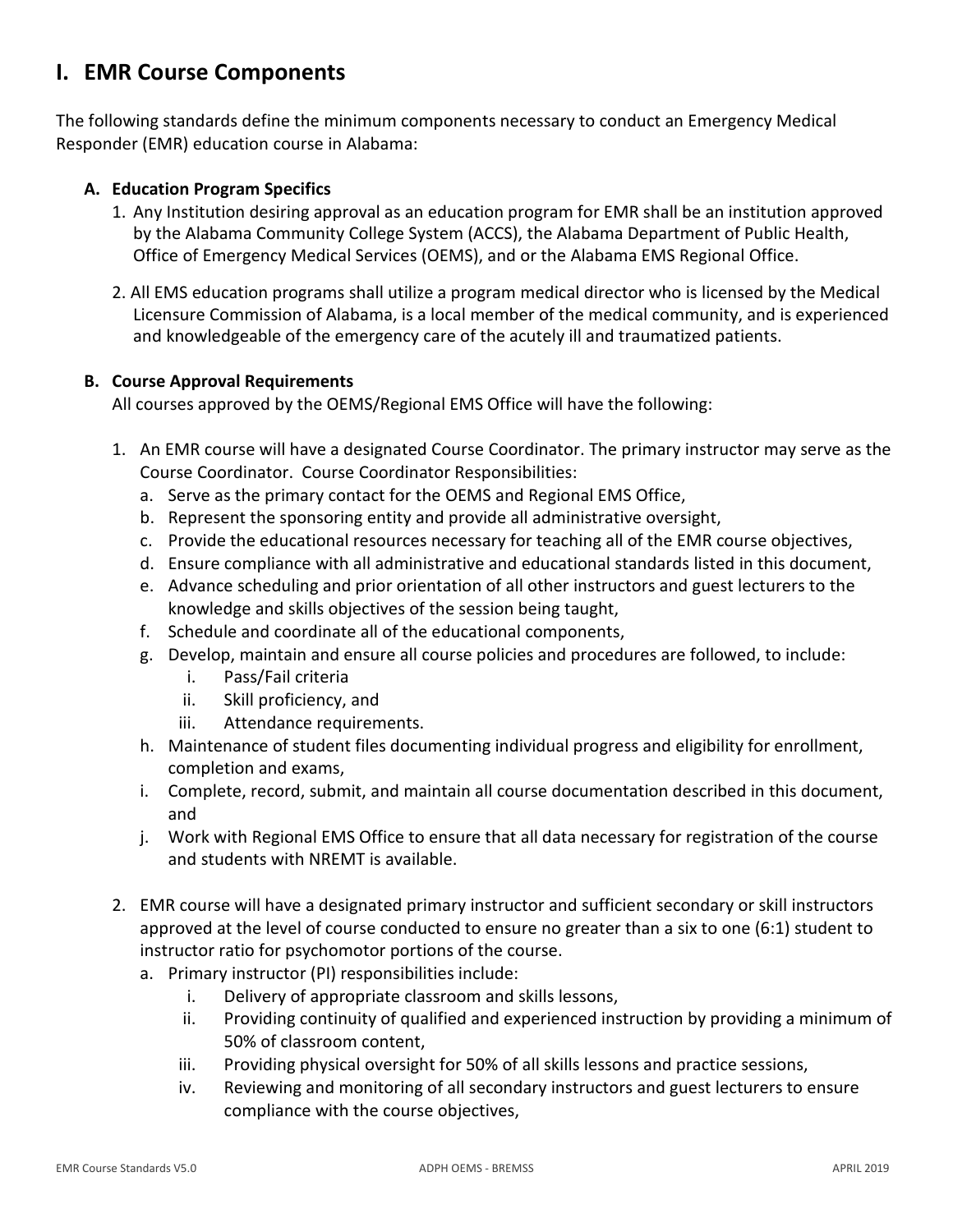# **I. EMT Course Components (continued)**

- v. Orient all guest lecturers, clinical preceptors and field internship preceptors to the specific course objectives,
- vi. Orient all students to the ADPH OEMS licensing procedures and patient care protocols,
- vii. Evaluation of student performance and competency during didactic education, clinical rotations and field internships, and
- viii. Documentation of student attendance, performance and competency.
- ix. Meeting the primary instructor qualifications.
- b. Secondary Instructor responsibilities include:
	- i. Assisting PI with training of students in skill objectives,
	- ii. Assisting PI with valuation of student performance and competency,
	- iii. Assisting PI with documentation of student performance and competency, and
	- iv. Assisting the PI as directed.
	- v. Meeting the secondary instructor qualifications.
- 3. EMR course will have medical direction oversight.
	- a) Physician must meet offline medical director criteria
	- b) Physician provides medical oversight for all medical aspects of instruction
- 4. Equipment

Education programs will have access to all equipment and educational aids necessary to teach, demonstrate, and practice all objectives of the national EMT curricula.

#### 5. Facilities

Classrooms used for the course are required to be conducive to learning as defined in the curriculum.

#### **C. Curriculum**

- 1. Each educational program shall use the curriculum established by the National Emergency Medical Services Education Standards and shall conform to other stipulations as set forth in the 420-2-1 rules.
- 2. Each educational program shall add to its curriculum any new drugs or procedures approved by the State Board of Health, after notice is given by the OEMS to do so.
- 3. Each educational program is subject to announced and unannounced visits by personnel of the OEMS and or Alabama EMS Regional Office to check adherence to lesson plans, self-study documentation, and training objectives. If the educational program is found to be out of compliance, it may be placed on probationary accreditation status for a period of time, or the OEMS/Alabama EMS Regional Office may withdraw an education program's approval if the program is found to not be in compliance with the 420-2-1 rules, or if the program does not maintain a 70% certification examination pass rate over a three year rotating basis.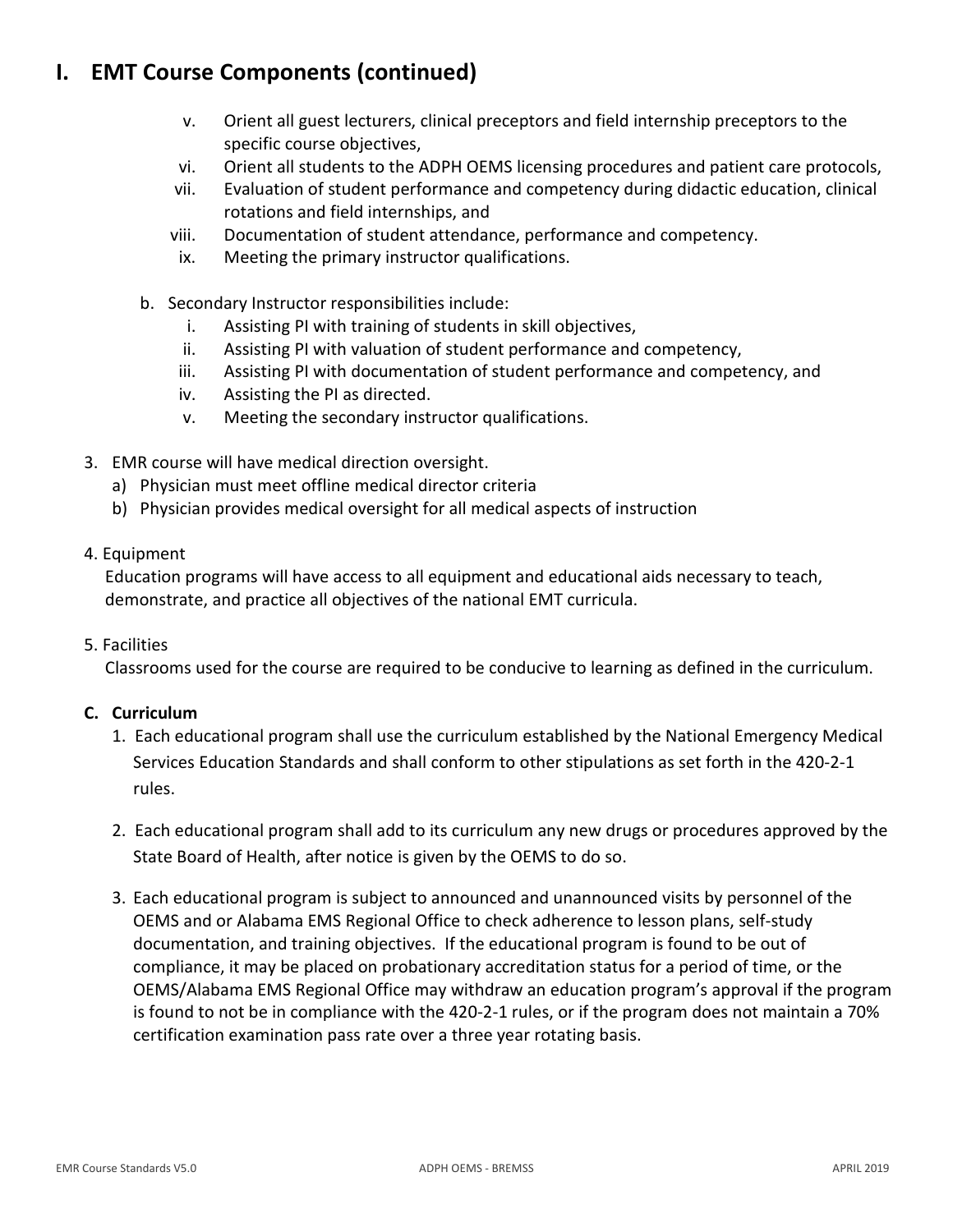# **II. EMT Standards and Procedures**

#### **I. EMR Instructor Requirements**

- 1. Internship Preceptor
	- a. High school diploma or General Equivalency Diploma (GED)
	- b. Current Alabama license at the level being supervised, or a current Alabama license as a Registered Nurse (RN)
	- c. Be familiar with prehospital patient care
	- d. Supervise students in the internship/field setting and accurately document their performance.
- 2. Course Instructor
	- a. High school diploma or General Equivalency Diploma (GED)
	- b. Current Alabama license as an EMT or above, or currently licensed in Alabama as a physician.
	- c. Certification from an EMS instructor course approved by the OEMS.
		- i. Level 1 National Association of Emergency Medical Services Educators (NAEMSE)
		- ii. Department of Transportation (DOT) instructor course
		- iii. Alabama Fire College instructor course
		- iv. Department of Defense (DOD) instructor course
		- v. AHA Core Instructor Course
	- d. Minimum of three (3) years of prehospital field experience as a licensed practitioner at or above the level being taught.
	- e. Current CPR certification.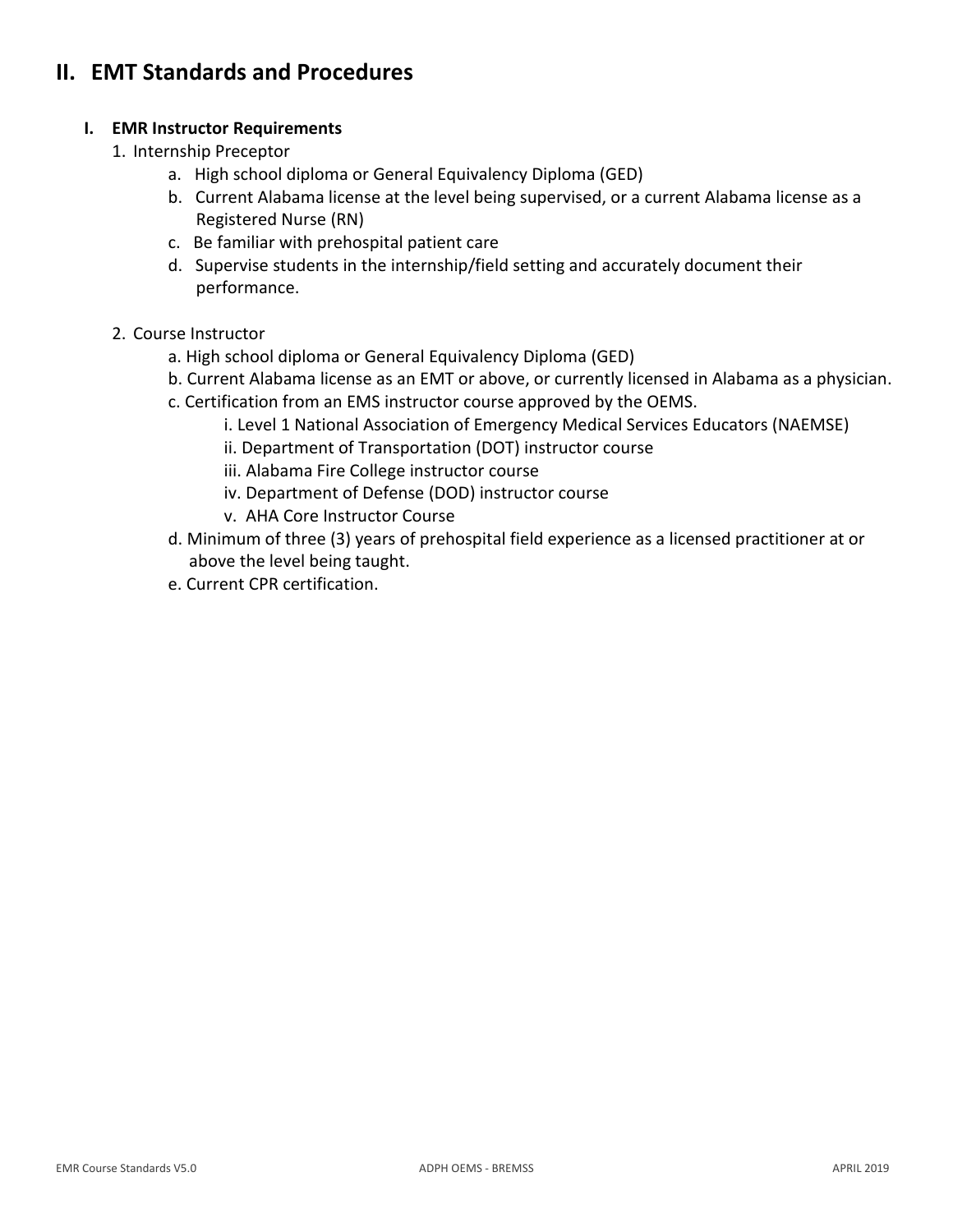# **III. EMR Course Administrative Requirements**

To receive EMR course approval from the OEMS, all EMR courses must be compliant with the administrative requirements described in this section. The course coordinator, primary instructor, and assistant instructor(s) share responsibility for ensuring full compliance with these requirements.

- A. All EMR courses require application and course approval prior to conducting the education.
	- 1. EMR Course application packages are available from the regional EMS office.
	- 2. EMR Course approval process is conducted by the regional EMS office.
	- 3. EMR Course application packages are approved by the ADPH OEMS.
	- 4. EMR Course approval number is provided by the ADPH OEMS through the regional EMS office.
	- 5. EMR Course approval number will be referenced on all course forms, documents, and correspondence.
- B. The EMR Course Coordinator is responsible for submission of all EMR course approval documentation to the regional EMS agency.
- C. The EMR course approval process should begin at least five (5) weeks prior to the first day of class. This will allow enough time to submit the required documents, complete a site evaluation, receive certification, and receive final approval from ADPH. If all documentation is completed and ready for submission, a shorter approval process may be granted by OEMS.
- D. Initial EMR course application paperwork (A-Forms) must be received by the regional EMS office five (5) weeks prior to the first day of class unless a shorter time has been approved. The initial EMR course application paperwork due:
	- 1. Verification Flow Sheet (Part 1)- provides check list for all materials due and sets date for course.
	- 2. EMR Course Application (Form A1)- provides the regional EMS office and OEMST with course, instructor, clinical and field EMS sites (if applicable), and course Medical Director demographics.
	- 3. EMR Course Instructor Information (Form A2)- provides instructor designation and qualifications. A separate form must be completed for each lead and secondary instructor(s), each skills practice instructor, and CPR instructor(s).
	- 4. EMR Course Schedule (Form A3)- provides the regional EMS office and OEMST with instructor assignments and a detailed description of how the national scope material for EMR will be covered throughout the course. The schedule should show material to be covered each class. All classroom hours and skills sessions must be listed. Instructions and an example are provided on Form A3 of this standard.
	- 5. EMR Course Equipment List (Form A4)- describes the minimal equipment necessary for the course will be available. The list is based on Alabama State EMS Rules and the National Scope of Practice. Any equipment, which will be obtained/borrowed/leased from any agency/person other than the sponsor, should be listed in a letter of agreement from each agency and must be attached.
	- 6. EMR students must receive a copy of the EMR course guidelines, attendance policy, dress code, course objectives, grading method and scale, and instructor contact information. A copy of this material should be provided in the Initial EMR course application. (Verification Flow Sheet- Part 1)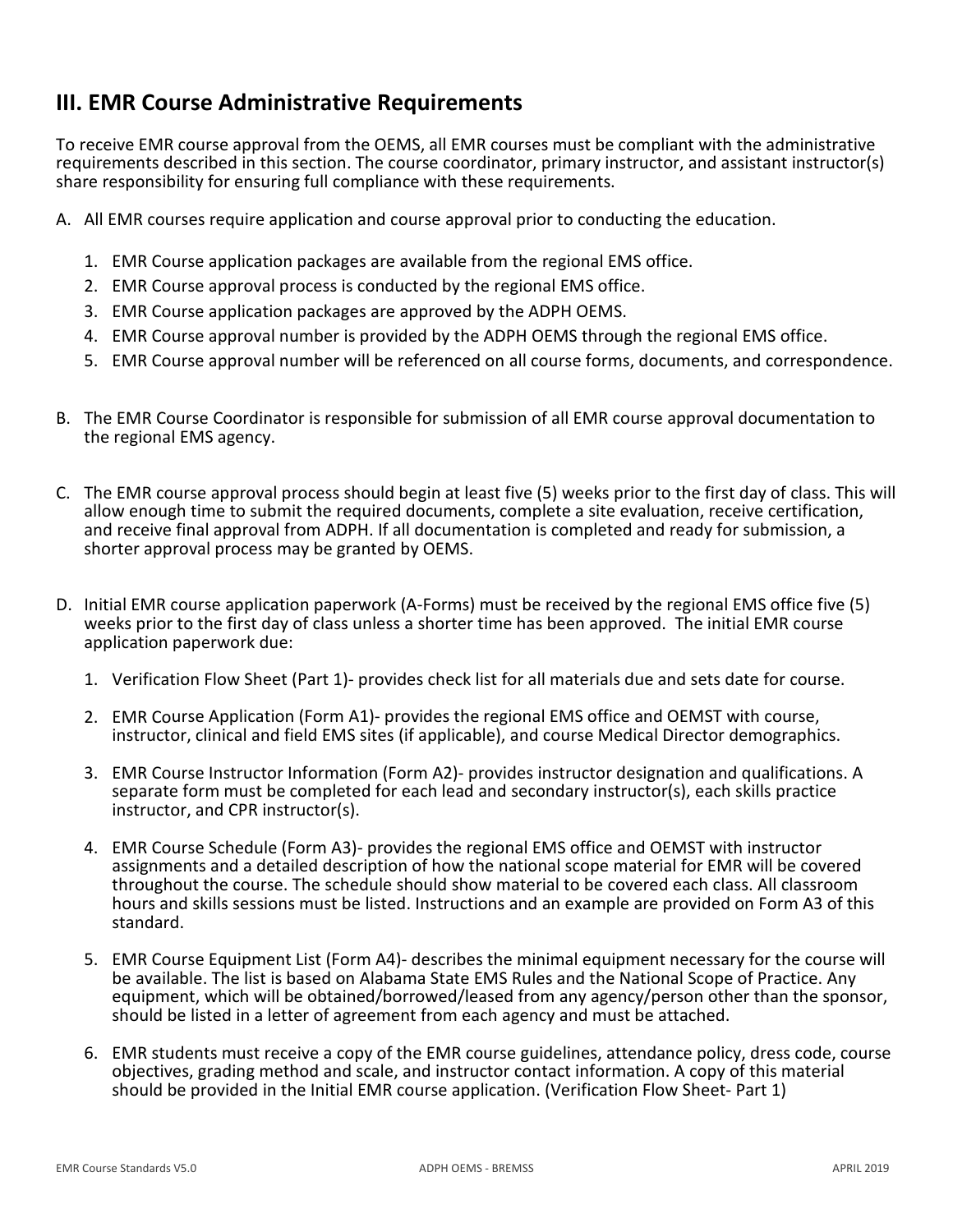# **III. EMR Course Administrative Requirements (continued)**

- 7. At a minimum, National Registry skills sheets must be used for verifying EMR skills. A copy of these sheets, along with any other skills sheets that might be used, should be provided in the Initial EMR course application.
- E. A detailed preliminary EMR course student roster is due one week prior to the first course date. Verification Flow Sheet (Part 2)- provides check list for all of the required roster information.
	- 1. Roster must have EMR course sponsoring agency, course coordinator, primary instructor, course location, and course starting and ending dates listed in header.
	- 2. Roster must show student first and last name, middle initial, address, and phone number.
	- 3. A place to write the date received by regional EMS office and the approved course number should be provided on the roster.
- F. On first course date- EMR students must receive a copy of the EMR course guidelines, attendance policy, dress code, course objectives, grading method and scale, and instructor contact information. (A copy of this material should have been provided in the Initial EMR course application.)
- G. On first course date- EMR students must receive a Student Application Packet (B-Forms). Students should be given adequate time to complete forms however all B-Forms are due at the regional EMS office within ten (10) business days of the first course date.
	- 1. EMR Student Registration (Form B1)- provides the regional EMS office and OEMS with student information and demographics as well as assurance that course fees, course accreditation, college credit, and EMR eligibility has been discussed. A copy of provided college information sheets should be attached to the B1 form.
	- 2. Confidentiality Briefing Statement (Form B2)- provides the regional EMS office and OEMS with written acknowledgment from the student that he or she understands and agrees to the confidentiality requirements for EMR students.
	- 3. Release of Liability (Form B3)- provides the regional EMS office and OEMS with written acknowledgment from the student that he or she understands the risks of exposure to blood and/or other potentially infectious materials and that these risks include potentially lethal viruses such as hepatitis and HIV. This form is required even if no clinical or EMS field rotations are scheduled.
- H. Changes to an approved course must meet ADPH OEMS standards and require written notification to the regional EMS office within five (5) days. Additional documentation may be required. Changes that require notification are listed below. Contact regional EMS office if other changes arise.
	- 1. Course Coordinator, any instructor, physician
	- 2. Course beginning or ending dates, classroom dates, classroom hours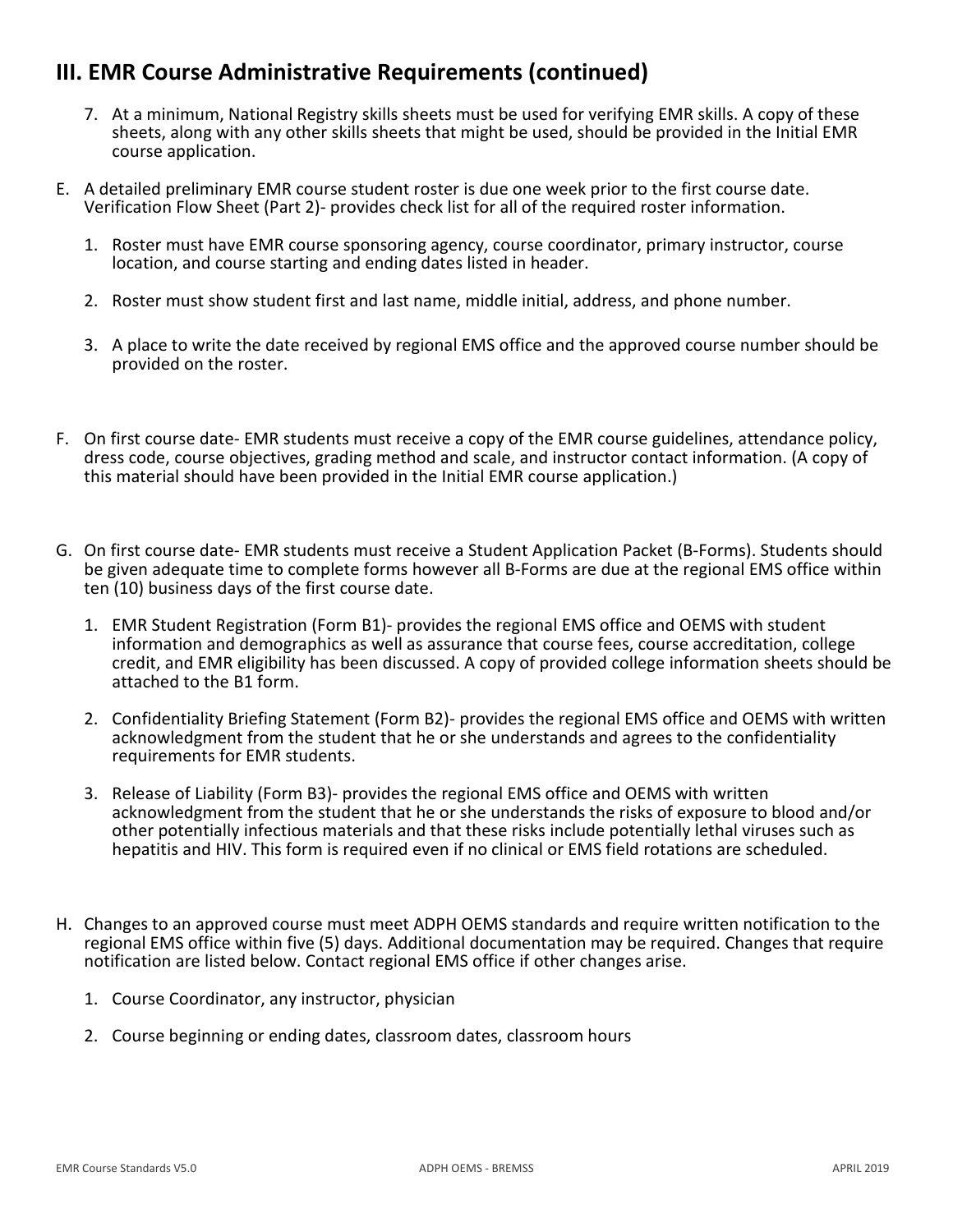# **III. EMR Course Administrative Requirements (continued)**

- I. Instructor Requirements are defined below and are listed on the Instructor Information form A2:
	- 1. EMR Course Primary Instructor
		- a. Alabama licensed EMSP at EMT level or above
		- b. Must have an instructor certification
		- c. Must have a minimum of three years field experience.
	- 2. EMR Course Secondary Instructor
		- a. Alabama licensed EMSP at EMT level or above
		- b. Must have an instructor certification
		- c. Must have a minimum of three years field experience.
	- 3. Skills Assistant or other Instructor
		- a. Alabama EMSP
		- b. Nurse with pre-hospital field experience
	- 4. CPR Instructor Certified at Healthcare Provider level by AHA, ASHI, American Red Cross, or equivalent.
	- 5. Special Presenter or Speaker
		- a. Recognized as having superior skill and/or knowledge of the presented material.
		- b. Lead or secondary instructor must be in attendance during presentation or skills.
- J. Upon completion of the EMR course, the course coordinator will provide:
	- 1. A detailed final EMR course student roster provided to regional EMS office within ten (10) days of last course date, and at least every two weeks until all student dispositions are declared PASS or FAIL (or other final disposition):
		- a. Roster must show EMR course sponsor, course coordinator, primary instructor, course location, and course starting and ending dates listed in header.
		- b. All students listed on the preliminary EMR course roster must also be listed on the final EMR course roster with end of course disposition appropriately noted.
		- c. The final roster must provide the following information for each student:
			- 1) First and last name with middle initial.
			- 2) Social Security Number (for National Registry)
			- 3) EMR Course disposition (Pass, Fail, Pending, Withdraw, Dismissed)
			- 4) National Registry Skills verification (Pass, Fail, Pending, Withdraw, Dismissed)
			- 5) A place to write the date received by regional EMS office and the approved course number should be provided on the roster.
	- 2. A course completion document issued to all students who successfully complete the educational program. The course completion document will include the following:<br>a. Type of course (EMR),
		-
		- b. Name of the sponsoring entity,
		- c. Location of EMR course
		- d. The full legal name of the student,
		- e. Course completion date,
		- f. The ADPH OEMS EMR course approval number,
		- g. Printed name and signature of the course coordinator,
		- h. Printed name and signature of the primary instructor.
	- 3. Completed National Registry skills verification sheets.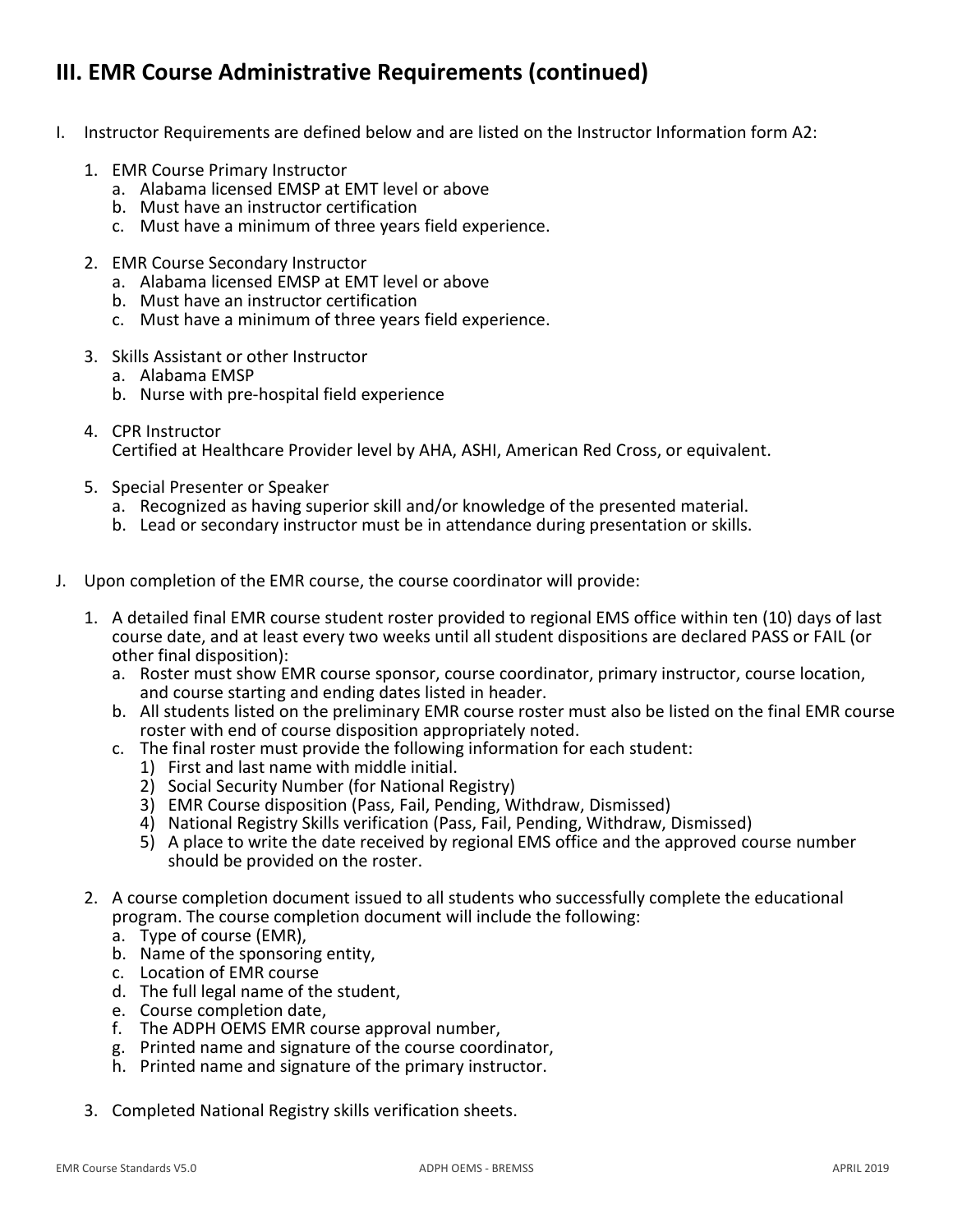# **III. EMR Course Administrative Requirements (continued)**

- K. The regional EMS agency will maintain complete official course documentation in paper format for five (5) years from course completion, which includes:
	- 1. Original course application as submitted to the regional EMS office,
	- 2. Course approval issued by the ADPH OEMS
	- 3. Documentation of student compliance with all required prerequisites for the level of the course
	- 4. EMR course preliminary roster as submitted to the regional EMS office,
	- 5. Final EMR course schedule to include:
		- a. Documentation of canceled, modified or added classes, and
		- b. Dates, times, instructor and location changes.
	- 6. Class attendance roster for each session, to include:
		- a. The dates individual classes were held,
		- b. Lesson number(s),
		- c. Signatures of attending students, and Instructor(s),
	- 7. List of any make-up session(s) to include:
		- a. Session date(s),
		- b. Lesson plan objectives,
		- c. Verification of the accomplishment of objective(s) for each student participating, and
		- d. Instructor(s) signatures.
	- 8. Documentation of remediation conducted for any student who, by written examination or skill evaluation, failed to demonstrate achievement of an objective during regularly scheduled class time, to include:
		- a. The objective(s) being remediated,
		- b. Date of session(s),
		- c. An evaluation demonstrating achievement of the objective(s),
		- d. Student(s) and instructor(s) signature.
	- 9. Individual skill evaluation(s) that document:
		- a. Student performance for each specific psychomotor objective contained in the curriculum,
		- b. Pass/fail criteria,
		- c. Student name and Individual score, and
		- d. Date administered.
	- 10. Examinations, quizzes or evaluations administered during the course to include:
		- a. Student name,
		- b. Individual score,
		- c. Pass/fail criteria, and
		- d. Date administered.
	- 11. Documentation recording the individual reasons that student(s) failed to complete the course of study.
	- 12. Documentation should be provided in the order it is listed in this section.
	- 13. If the sponsoring agency wishes to keep records, providing the regional EMS agency a paper copy of the documentation paperwork listed in this section is acceptable.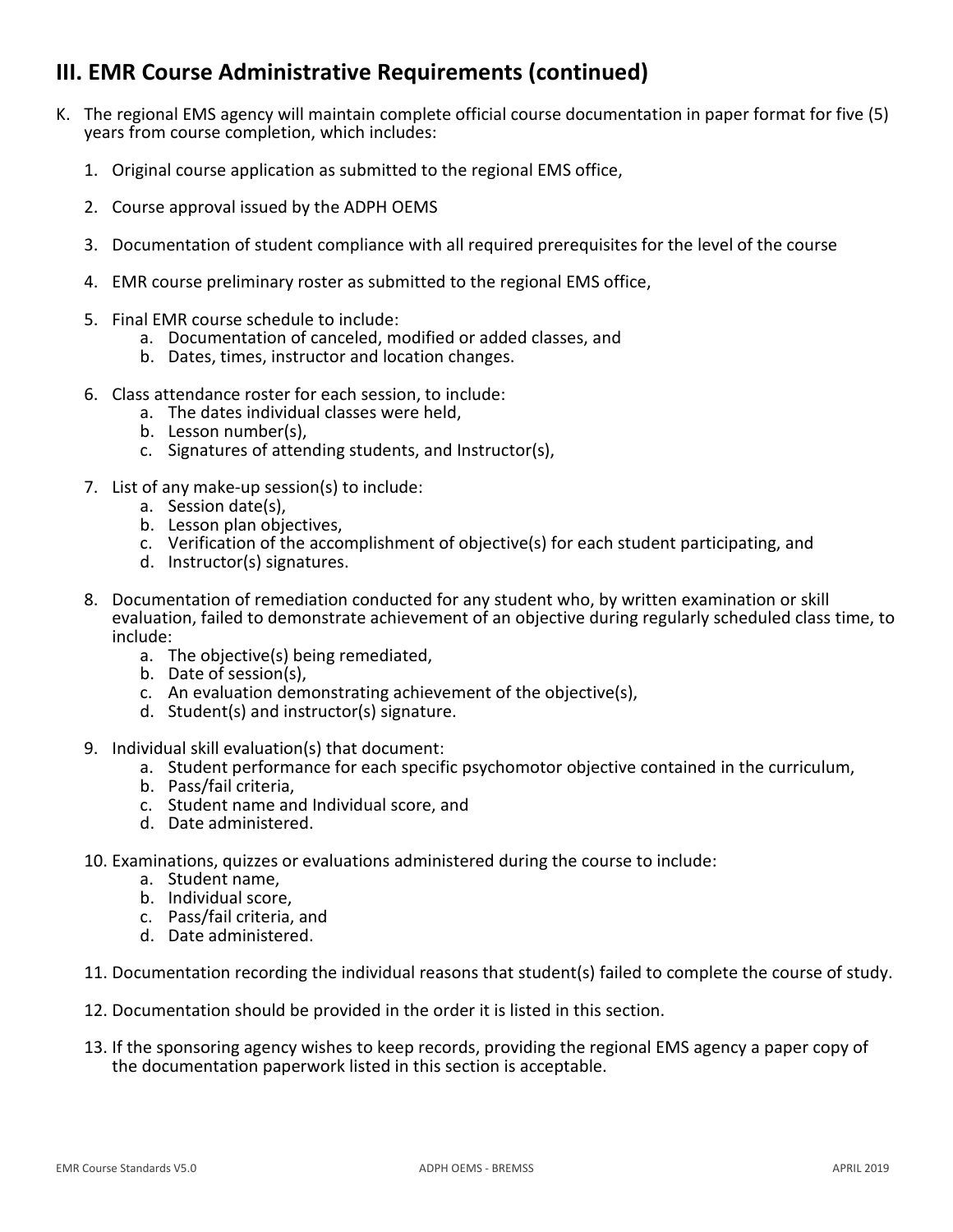# **IV. EMR Course Quality Monitoring**

The regional EMS office will monitor and evaluate approved EMR courses for compliance with ADPH OEMS EMR course standards. To ensure compliance, the regional EMS office may audit any or all course records at any time.

- A. Audits/evaluations may include but are not limited to the following:
	- 1. Sponsoring entity compliance with the educational standards,
	- 2. Course coordinator compliance with educational standards,
	- 3. Instructor performance evaluated by:
		- a. Students, using an evaluation tool provided by the ADPH OEMS or regional EMS office, and/or
	- b. Review of student performance on National Registry examinations or other course examinations.
	-
	- 4. Course physician compliance with educational standards,<br>5. Inspection of the educational facility for compliance with educational standards.
	- 6. Inspection of educational equipment and training aids for suitability to the curricula, and
	- 7. A formal audit of any or all records for compliance with the educational standards.
- B. The regional EMS office may make summaries of education program findings, including National Registry testing outcomes, available to licensed EMS services, organizations sponsoring EMS educational programs, and individuals interested in historical course performance when considering attendance.
- C. The regional EMS office is authorized to enter the training facility at reasonable times, for the purpose of assuring that the training program meets or exceeds the provisions of rule and standards.
- D. Planned Site Visits:
	- 1. Required for:
		- a. A new sponsoring entity, or a new course location, and
		- b. All sponsoring entities once each year
	- 2. Consists of assuring compliance with standards for:
		- a. Facilities, Equipment
		- b. Curriculum, Processes
		- c. Physician, Instructors, Course coordinator
- E. Unplanned Site Visits:
	- 1. Due to complaints or compliance questions, and
	- 2. Consists of assuring compliance with standards for:
		- a. Facilities, Equipment
		- b. Curriculum, Processes
		- c. Instructors
- F. The regional EMS office must be able to attest to course completion, skills competency, and CPR competency for National Registry acceptance. *The following information is required prior to any students receiving approval for National Registry testing:*
	- 1. Copies of all required EMR course documents, paperwork, and rosters.
	- 2. Copies of all student National Registry Skills verification forms
		- a. Each skills sheet must be timed, scored, and signed by evaluator
		- b. There must be a complete set of skills sheets for each student
		- c. Failures must be explained and documented on skills sheet
	- 3. Copies of EMR course completion certificates and CPR cards for each student.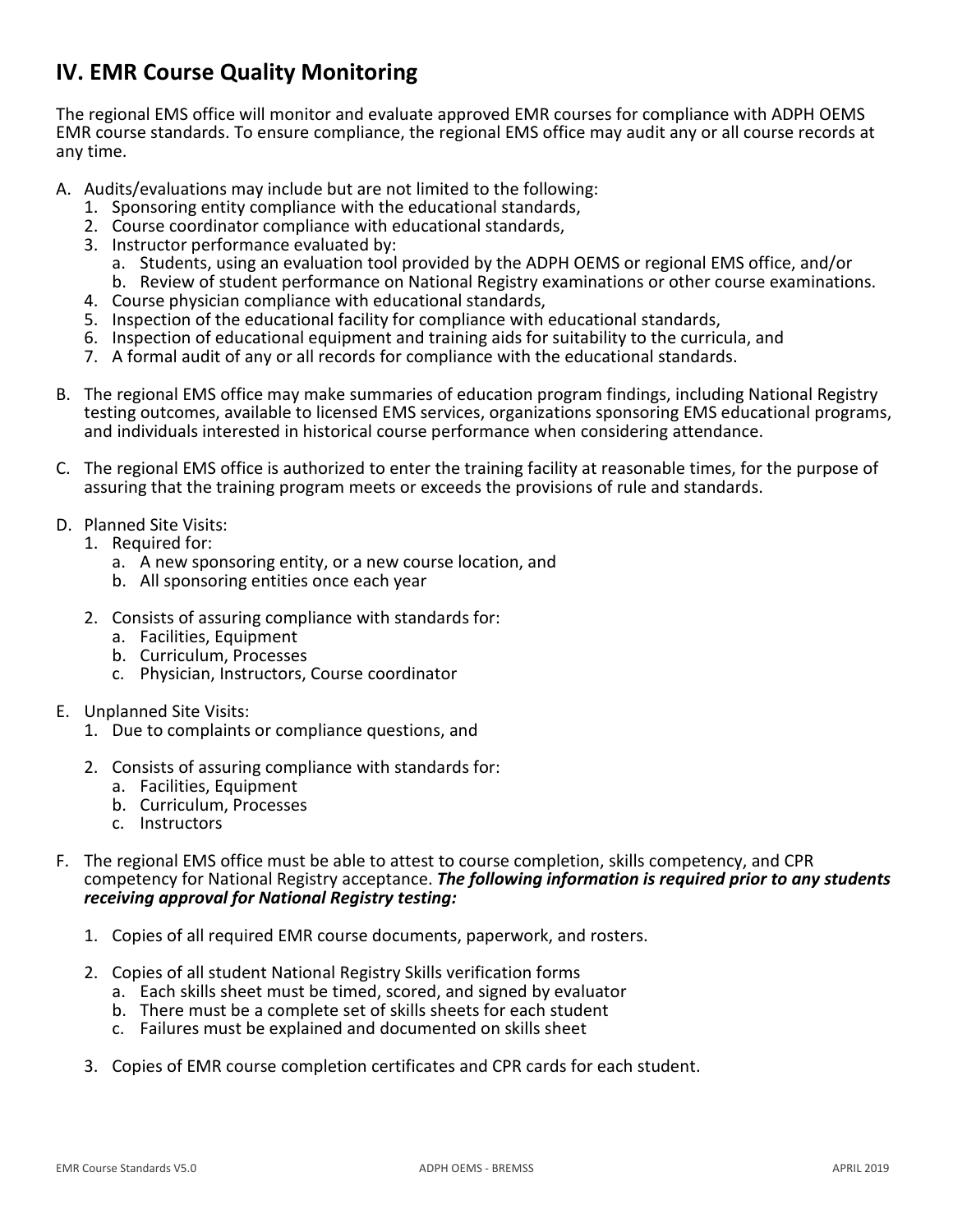| <b>EMR Course Application</b> |  |  |
|-------------------------------|--|--|
|-------------------------------|--|--|

**CORR ACTE: APPRIMAGE APPROVAL NUMBER COURGE ACTES ASSESSED ASSESSED AT ACTES A CONDITI Form A1** 

|                                     |                                                                                                                                                                                                                                                                                                                                                                                                                                                                                                                                                                                                                                                    |                                                 |                |              | Course start date: ________________ |
|-------------------------------------|----------------------------------------------------------------------------------------------------------------------------------------------------------------------------------------------------------------------------------------------------------------------------------------------------------------------------------------------------------------------------------------------------------------------------------------------------------------------------------------------------------------------------------------------------------------------------------------------------------------------------------------------------|-------------------------------------------------|----------------|--------------|-------------------------------------|
|                                     |                                                                                                                                                                                                                                                                                                                                                                                                                                                                                                                                                                                                                                                    |                                                 |                |              |                                     |
|                                     |                                                                                                                                                                                                                                                                                                                                                                                                                                                                                                                                                                                                                                                    |                                                 |                |              |                                     |
|                                     |                                                                                                                                                                                                                                                                                                                                                                                                                                                                                                                                                                                                                                                    |                                                 |                |              | Phone: ____ ______________________  |
|                                     |                                                                                                                                                                                                                                                                                                                                                                                                                                                                                                                                                                                                                                                    |                                                 |                |              |                                     |
|                                     |                                                                                                                                                                                                                                                                                                                                                                                                                                                                                                                                                                                                                                                    |                                                 |                |              |                                     |
| Type of Sponsorship:<br>(Check One) | $\Box$ Accredited educational institution, or<br>$\Box$ Public safety organization, or<br>$\Box$ Accredited hospital, clinic, or medical center, or<br>$\Box$ Other State approved institution or organization                                                                                                                                                                                                                                                                                                                                                                                                                                     |                                                 |                |              |                                     |
|                                     | Identify type and amount of all fees associated with EMR course:                                                                                                                                                                                                                                                                                                                                                                                                                                                                                                                                                                                   |                                                 |                |              |                                     |
|                                     |                                                                                                                                                                                                                                                                                                                                                                                                                                                                                                                                                                                                                                                    |                                                 |                |              |                                     |
|                                     |                                                                                                                                                                                                                                                                                                                                                                                                                                                                                                                                                                                                                                                    |                                                 |                |              |                                     |
|                                     |                                                                                                                                                                                                                                                                                                                                                                                                                                                                                                                                                                                                                                                    |                                                 |                |              |                                     |
|                                     |                                                                                                                                                                                                                                                                                                                                                                                                                                                                                                                                                                                                                                                    |                                                 |                |              |                                     |
|                                     |                                                                                                                                                                                                                                                                                                                                                                                                                                                                                                                                                                                                                                                    |                                                 |                |              |                                     |
|                                     | Total Required Cost for EMR course (per student): __________                                                                                                                                                                                                                                                                                                                                                                                                                                                                                                                                                                                       |                                                 |                |              |                                     |
|                                     | Does program have a business license as required by law? $\Box$ Yes (Attach copy of required license(s)                                                                                                                                                                                                                                                                                                                                                                                                                                                                                                                                            |                                                 |                | $\square$ No | $\Box N/A$                          |
|                                     | Is Training Program Accredited for teaching EMR classes?                                                                                                                                                                                                                                                                                                                                                                                                                                                                                                                                                                                           | $\Box$ Yes (Attach Accreditation Documentation) |                | $\square$ No |                                     |
|                                     | Will completion of EMR class provide transferrable college credit?                                                                                                                                                                                                                                                                                                                                                                                                                                                                                                                                                                                 | $\Box$ Yes<br>$\square$ No                      | $\Box$ Unknown |              |                                     |
|                                     | Will completion of EMR class allow student to attend EMT- Advanced at an accredited college?                                                                                                                                                                                                                                                                                                                                                                                                                                                                                                                                                       |                                                 | $\sqcup$ Yes   | $\square$ No | $\Box$ Unknown                      |
|                                     | $\Box$ Student candidates have a right to be informed about the Training Program's standing in the community. Student candidates must<br>receive a written explanation of the training program's accreditation and college credit information prior to the beginning of the<br>course. Information must include, as a minimum, explanation of current training program accreditation status, eligibility of college<br>credit and contact information for two (2) nearby accredited college EMR programs. A copy of the information provided to the<br>student candidate must be attached to this form. $\Box$ PAPERWORK VERIFIED (ATTACHED TO A1) |                                                 |                |              |                                     |

 *HIPPA education must be provided to each student by the training program. Training should include a confidentiality form, for and signed by each student, acknowledging that the student understands current HIPPA rules*. **FORM VERIFIED (ATTACHED TO A1)**

(Form Continues- See Reverse Side)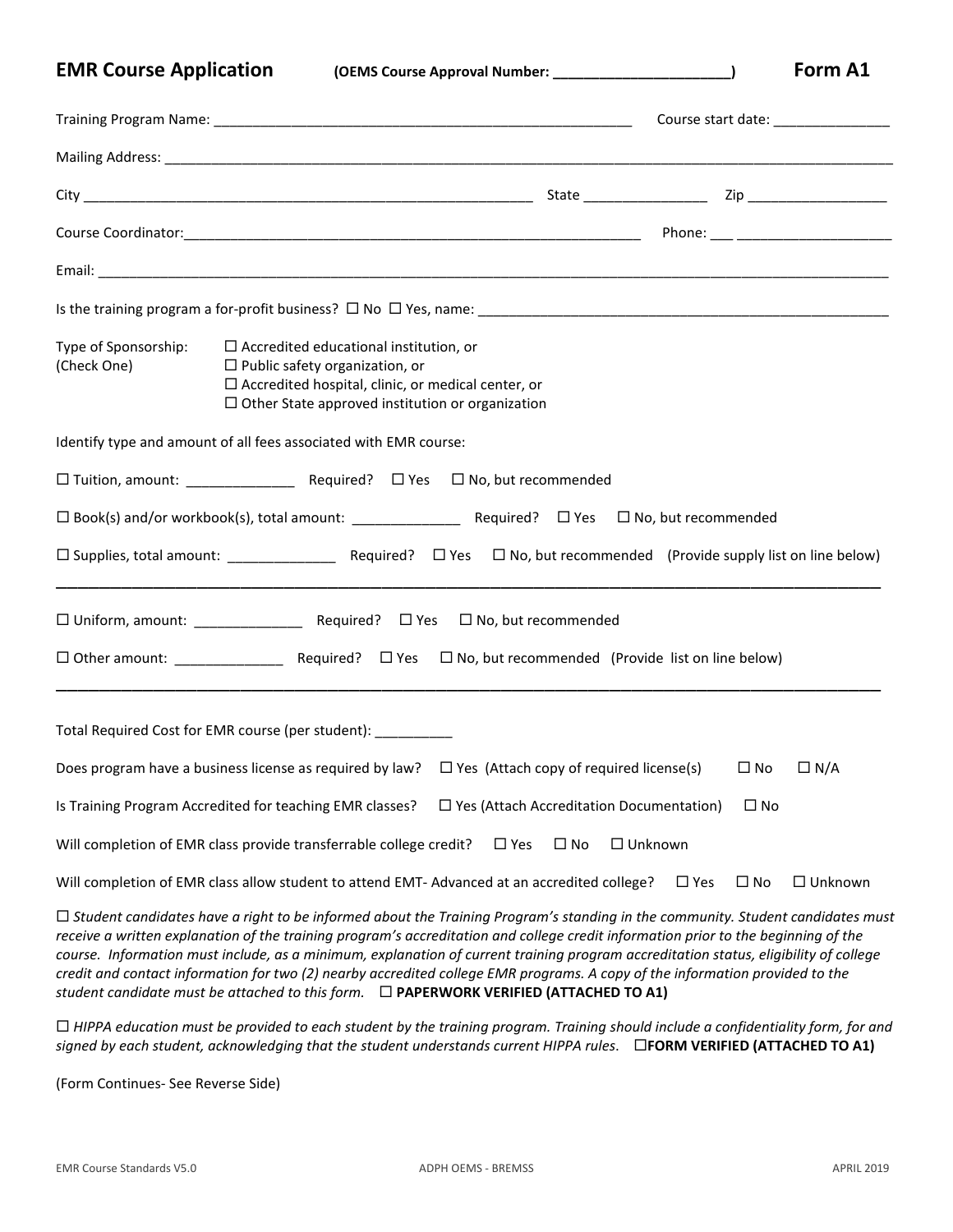# **EMR Course Application Form A1 Reverse**

| Course Location (Facility Name): Manual Courses and Courses and Courses and Courses and Courses and Courses and                                                                           |  |                       |
|-------------------------------------------------------------------------------------------------------------------------------------------------------------------------------------------|--|-----------------------|
|                                                                                                                                                                                           |  |                       |
|                                                                                                                                                                                           |  |                       |
|                                                                                                                                                                                           |  |                       |
|                                                                                                                                                                                           |  |                       |
|                                                                                                                                                                                           |  |                       |
|                                                                                                                                                                                           |  |                       |
|                                                                                                                                                                                           |  |                       |
|                                                                                                                                                                                           |  |                       |
|                                                                                                                                                                                           |  |                       |
| Each instructor/skills assistant/coordinator must complete a separate EMR Course Instructor Information Form A2.<br>Medical Director must meet Alabama Offline Medical Director Criteria. |  |                       |
|                                                                                                                                                                                           |  |                       |
|                                                                                                                                                                                           |  |                       |
|                                                                                                                                                                                           |  |                       |
|                                                                                                                                                                                           |  |                       |
|                                                                                                                                                                                           |  |                       |
|                                                                                                                                                                                           |  |                       |
|                                                                                                                                                                                           |  |                       |
|                                                                                                                                                                                           |  |                       |
|                                                                                                                                                                                           |  |                       |
|                                                                                                                                                                                           |  | $\square$ No Workbook |
| Total Hours Classroom: _______(45), Skills Verification hours: ______ (16),                                                                                                               |  |                       |
|                                                                                                                                                                                           |  |                       |
|                                                                                                                                                                                           |  |                       |
| Registration Form A1 must be submitted to BREMSS five (5) weeks prior to the course start date.<br>PROCESS DATES (For BREMSS Use)                                                         |  |                       |
|                                                                                                                                                                                           |  |                       |
| Received_________________________                                                                                                                                                         |  |                       |
|                                                                                                                                                                                           |  |                       |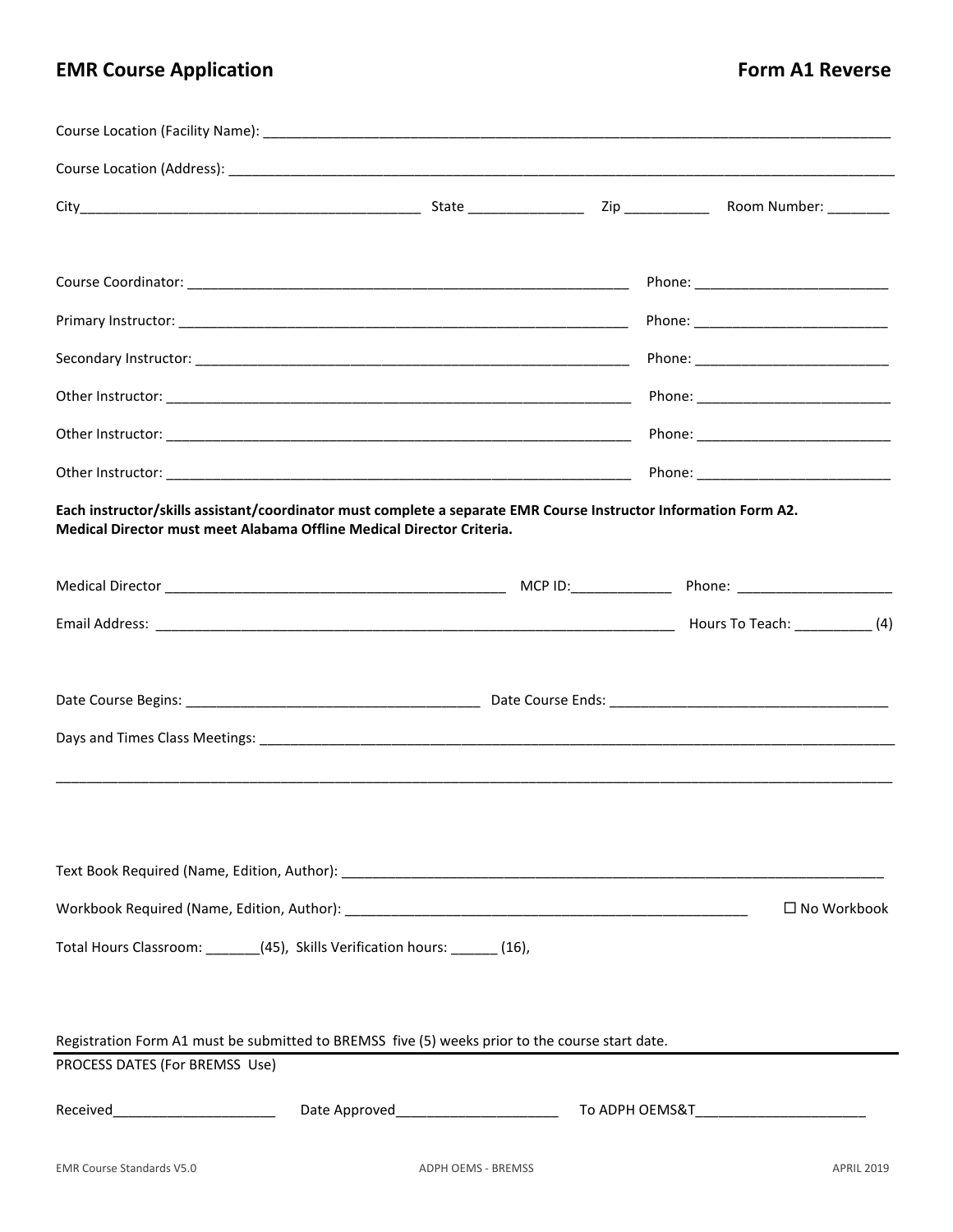**EMR Instructor Information (OEMS Course Approval Number: \_\_\_\_\_\_\_\_\_\_\_\_\_\_\_\_\_\_\_\_\_\_\_\_) Form A2**

of five years field experience.

|                                                                                                                                  |  | ZIP:_______________________ |  |
|----------------------------------------------------------------------------------------------------------------------------------|--|-----------------------------|--|
|                                                                                                                                  |  |                             |  |
|                                                                                                                                  |  |                             |  |
| □ Primary Instructor- Must be Alabama licensed EMSP at EMT level or higher, have an instructor certification, and have a minimum |  |                             |  |

 **Secondary Instructor**- Must be Alabama licensed EMSP at EMT or higher level, have an instructor certification, and have a minimum of three years field experience.

**CPR Instructor**- Certified at Healthcare Provider level by AHA, ASHI, American Red Cross, or equivalent.

 **Skills Assistant Clinical Coordinator Presenter/Speaker or Other Instructor**: \_\_\_\_\_\_\_\_\_\_\_\_\_\_\_\_\_\_\_\_\_\_\_ **Alabama Healthcare Certification Level** (Must provide a copy of the certificate):  $\square$  Paramedic  $\square$  Intermediate EMT  $\square$  Advanced EMT  $\square$  EMT  $\square$  EMR  $\square$  RN License No.

|            |            | Primary and Secondary Instructor Certification (Must provide a copy of the certificate): |                  |               |
|------------|------------|------------------------------------------------------------------------------------------|------------------|---------------|
| $\Box$ DOD | $\Box$ DOT | $\Box$ Alabama Fire College                                                              | $\square$ NAEMSE | $\Box$ Other: |

#### **Education Certifications** (Must provide copies of certificates):

ACLS ITLS PALS PHTLS AMLS OTHERS: \_\_\_\_\_\_\_\_\_\_\_\_\_\_\_\_\_\_\_\_\_\_\_\_\_\_\_\_\_\_\_\_\_\_\_\_\_\_\_\_\_\_\_\_\_\_\_

#### **Pre-Hospital Care (Field) Experience**

| Agency | City | Contact<br>Number | Years On<br>Ambulance | Years<br>Responding |
|--------|------|-------------------|-----------------------|---------------------|
|        |      |                   |                       |                     |
|        |      |                   |                       |                     |
|        |      |                   |                       |                     |
|        |      |                   |                       |                     |

| <b>Required documents attached:</b> □Healthcare Certification Level | $\Box$ Instructor Certification $\Box$ Education Certifications |  |
|---------------------------------------------------------------------|-----------------------------------------------------------------|--|

# **EVERY PARTICIPATING INSTRUCTOR AND SKILLS ASSISTANT MUST SUBMIT FORM A2**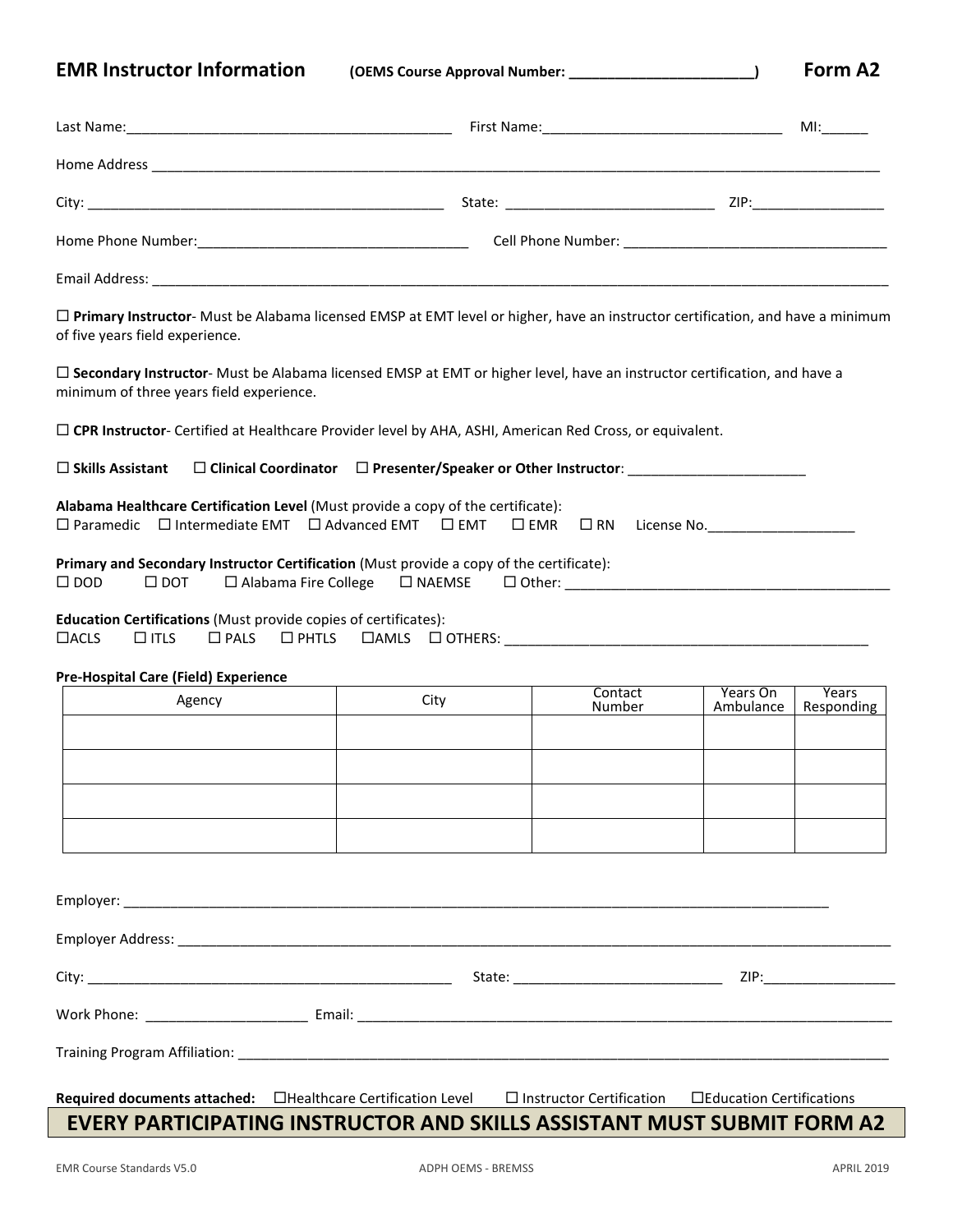## **EMR Course Proposed Schedule Form A3 Form A3**

The regional EMS office and OEMS must to be able to verify that the course is well organized and that the minimum required material is provided.

# *The EMR course proposed schedule must provide the EMR Program name, course coordinator name, and date of course.*

 *The EMR course proposed schedule must show the class numbers, dates and times of instruction, presentation topics, homework and exam planning, and instructor assignments.*

# *The EMR course proposed schedule must provide a place for providing the course approval number once it is assigned.*

All classroom and skill session hours must be listed.

Sample Classroom Schedule Layout

Sally's EMR Program Course Coordinator: Sally Mae January 1- March 21, 2014

| <b>Class</b> | <b>Date</b> | <b>Hours</b> | <b>Presentation Topics</b>         | <b>Homework</b>      | Exam            | <b>Instructor</b> |
|--------------|-------------|--------------|------------------------------------|----------------------|-----------------|-------------------|
| л.           | Jan 1, 2014 | $5p-10p$     | Introduction to EMS System         | Read CH 1            | <b>None</b>     | Smith             |
|              | Jan 3, 2014 | $5p-10p$     | Chapter 1- EMR Safety and Wellness | Read CH <sub>2</sub> | CH <sub>1</sub> | Smith             |
|              | Jan 4, 2014 | $5p-10p$     | Chapter 2- Vital Signs             | Read CH <sub>3</sub> | <b>None</b>     | Smith             |
|              |             |              | Skills-Vital Signs                 |                      |                 | Varnedoe          |

(Approved Course Number: \_\_\_\_\_\_\_\_\_)

OEMS Course Approval Number: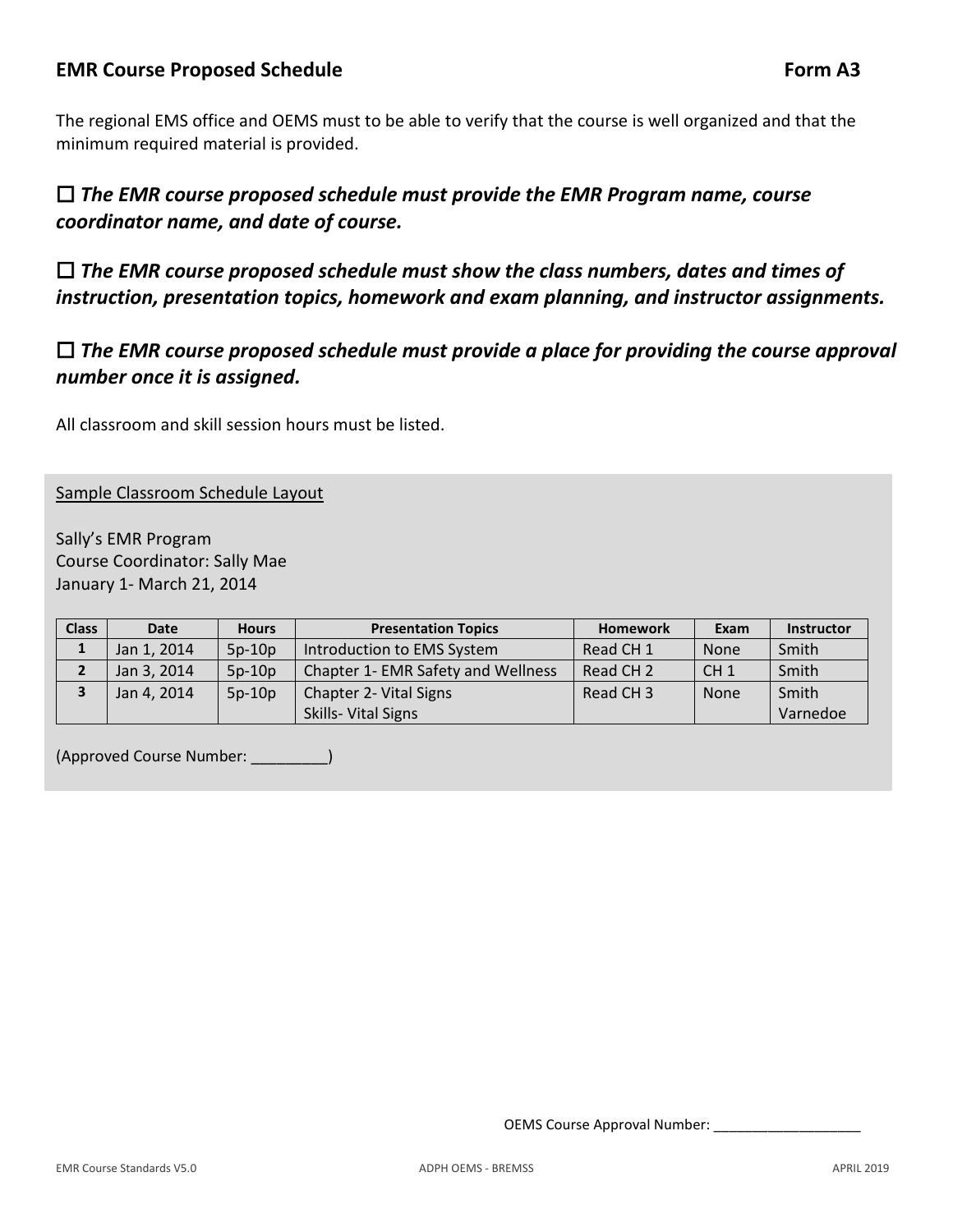The following equipment is the minimum required (available) for an EMR class size of twelve (12) or less students, and is considered one (1) set of equipment. For a class size of 13-24, two (2) sets of equipment are the required minimum. For a class size of 25-36, three (3) sets of equipment are the required minimum. The equipment does not need to be owned by the course instructors.

|                                    | <b>CPR MANIKINS, AIRWAYS &amp; AIRWAY TRAINERS</b>                    |  |  |  |
|------------------------------------|-----------------------------------------------------------------------|--|--|--|
| 1                                  | CPR Manikin - Adult                                                   |  |  |  |
| 1                                  | <b>CPR Manikins - Adult</b>                                           |  |  |  |
| 2                                  | CPR Manikins - Infant                                                 |  |  |  |
| 1                                  | Airway Trainer - Adult                                                |  |  |  |
| <b>OXYGEN EQUIPMENT / ADJUNCTS</b> |                                                                       |  |  |  |
| 1                                  | Portable Oxygen Tank                                                  |  |  |  |
| 1                                  | Oxygen Tank Regulator                                                 |  |  |  |
| 1                                  | Oxygen Tank Wrench                                                    |  |  |  |
| 1                                  | Nasal Cannula - Adult                                                 |  |  |  |
| 1                                  | Non-Rebreather Face Mask - Adult                                      |  |  |  |
| 1                                  | Non-Rebreather Face Mask - Child                                      |  |  |  |
| 2                                  | Bag-Valve-Mask unit with Reservoir - Adult                            |  |  |  |
| 2                                  | Bag-Valve-Mask unit with Reservoir - Infant                           |  |  |  |
| 1                                  | <b>Portable Suction Unit</b>                                          |  |  |  |
| 1                                  | <b>Suction Catheter</b>                                               |  |  |  |
| 1                                  | OPA (Oral Airways) - Set of assorted sizes                            |  |  |  |
| <b>SPLINT MATERIALS</b>            |                                                                       |  |  |  |
| 1                                  | <b>Traction Splint</b>                                                |  |  |  |
| 2                                  | 36" Padded Board Splints or Equivalent                                |  |  |  |
| 2                                  | 15" Padded Board Splints or Equivalent                                |  |  |  |
| 1                                  | Long Spine Board with straps                                          |  |  |  |
| 1                                  | Head Immobilization Device for Long Spine Board                       |  |  |  |
| 1                                  | Vest-Type (Half) Spine Immobilization Device                          |  |  |  |
| 2                                  | Cervical Spine Immobilization Collars (Rigid Type)                    |  |  |  |
| $\overline{2}$                     | Blankets (Wash after each course)                                     |  |  |  |
| 1                                  | Pillow                                                                |  |  |  |
| 12                                 | Triangular Bandages (Wash after each course)                          |  |  |  |
| <b>BANDAGE MATERIALS</b>           | These are disposable supplies and should be replaced with each course |  |  |  |
| 1                                  | Aluminum Foil / Vaseline Gauze                                        |  |  |  |
| 12                                 | Roller - Type Gauze                                                   |  |  |  |
| 24                                 | 4 x 4 Dressings                                                       |  |  |  |
| 12                                 | 5 x 9 or larger ABD (Abdominal) Pads                                  |  |  |  |
| <b>MISC. EQUIPMENT</b>             |                                                                       |  |  |  |
| 1                                  | A.E.D. Trainer (Automatic External Defibrillator)                     |  |  |  |
| 1                                  | <b>Elevating Stretcher</b>                                            |  |  |  |
| 4                                  | <b>Blood Pressure Cuff</b>                                            |  |  |  |
| 4                                  | Regular Stethoscope                                                   |  |  |  |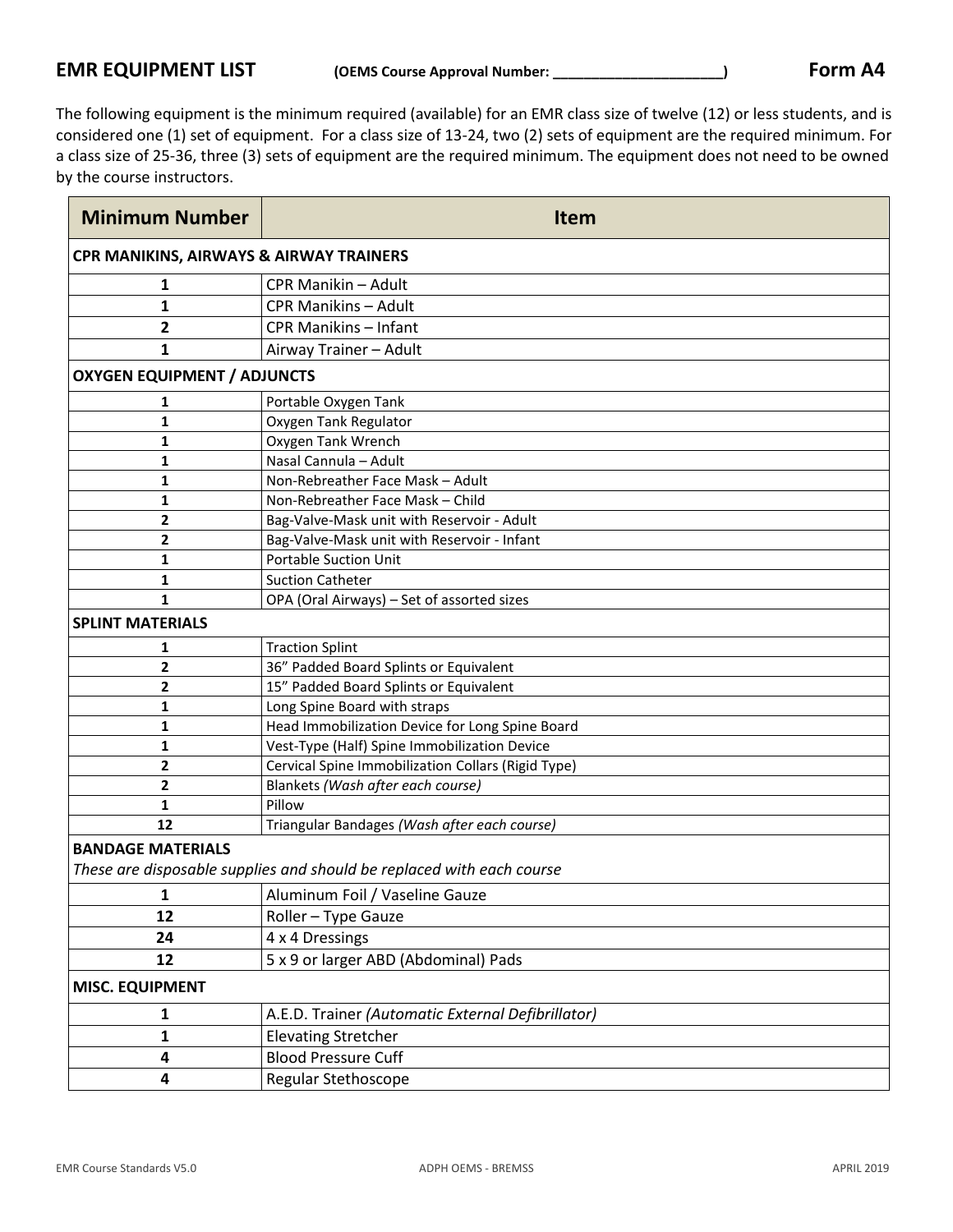The following equipment is the minimum required (available) for an EMR class size of twelve (12) or less students, and is considered one (1) set of equipment. For a class size of 13-24, two (2) sets of equipment are the required minimum. For a class size of 25-36, three (3) sets of equipment are the required minimum. The equipment does not need to be owned by the course instructors.

| <b>Minimum Number</b>              | <b>Item</b>                                                           |  |  |  |
|------------------------------------|-----------------------------------------------------------------------|--|--|--|
|                                    | <b>CPR MANIKINS, AIRWAYS &amp; AIRWAY TRAINERS</b>                    |  |  |  |
|                                    | CPR Manikin - Adult                                                   |  |  |  |
|                                    | <b>CPR Manikins - Adult</b>                                           |  |  |  |
|                                    | <b>CPR Manikins - Infant</b>                                          |  |  |  |
|                                    | Airway Trainer - Adult                                                |  |  |  |
| <b>OXYGEN EQUIPMENT / ADJUNCTS</b> |                                                                       |  |  |  |
|                                    | Portable Oxygen Tank                                                  |  |  |  |
|                                    | Oxygen Tank Regulator                                                 |  |  |  |
|                                    | Oxygen Tank Wrench                                                    |  |  |  |
|                                    | Nasal Cannula - Adult                                                 |  |  |  |
|                                    | Non-Rebreather Face Mask - Adult                                      |  |  |  |
|                                    | Non-Rebreather Face Mask - Child                                      |  |  |  |
|                                    | Bag-Valve-Mask unit with Reservoir - Adult                            |  |  |  |
|                                    | Bag-Valve-Mask unit with Reservoir - Infant                           |  |  |  |
|                                    | <b>Portable Suction Unit</b>                                          |  |  |  |
|                                    | <b>Suction Catheter</b>                                               |  |  |  |
|                                    | OPA (Oral Airways) - Set of assorted sizes                            |  |  |  |
| <b>SPLINT MATERIALS</b>            |                                                                       |  |  |  |
|                                    | <b>Traction Splint</b>                                                |  |  |  |
|                                    | 36" Padded Board Splints or Equivalent                                |  |  |  |
|                                    | 15" Padded Board Splints or Equivalent                                |  |  |  |
|                                    | Long Spine Board with straps                                          |  |  |  |
|                                    | Head Immobilization Device for Long Spine Board                       |  |  |  |
|                                    | Vest-Type (Half) Spine Immobilization Device                          |  |  |  |
|                                    | Cervical Spine Immobilization Collars (Rigid Type)                    |  |  |  |
|                                    | Blankets (Wash after each course)                                     |  |  |  |
|                                    | Pillow                                                                |  |  |  |
|                                    | Triangular Bandages (Wash after each course)                          |  |  |  |
| <b>BANDAGE MATERIALS</b>           | These are disposable supplies and should be replaced with each course |  |  |  |
|                                    | Aluminum Foil / Vaseline Gauze                                        |  |  |  |
|                                    | Roller - Type Gauze                                                   |  |  |  |
|                                    | 4 x 4 Dressings                                                       |  |  |  |
|                                    | 5 x 9 or larger ABD (Abdominal) Pads                                  |  |  |  |
| <b>MISC. EQUIPMENT</b>             |                                                                       |  |  |  |
|                                    | A.E.D. Trainer (Automatic External Defibrillator)                     |  |  |  |
|                                    | <b>Elevating Stretcher</b>                                            |  |  |  |
|                                    | <b>Blood Pressure Cuff</b>                                            |  |  |  |
|                                    | Regular Stethoscope                                                   |  |  |  |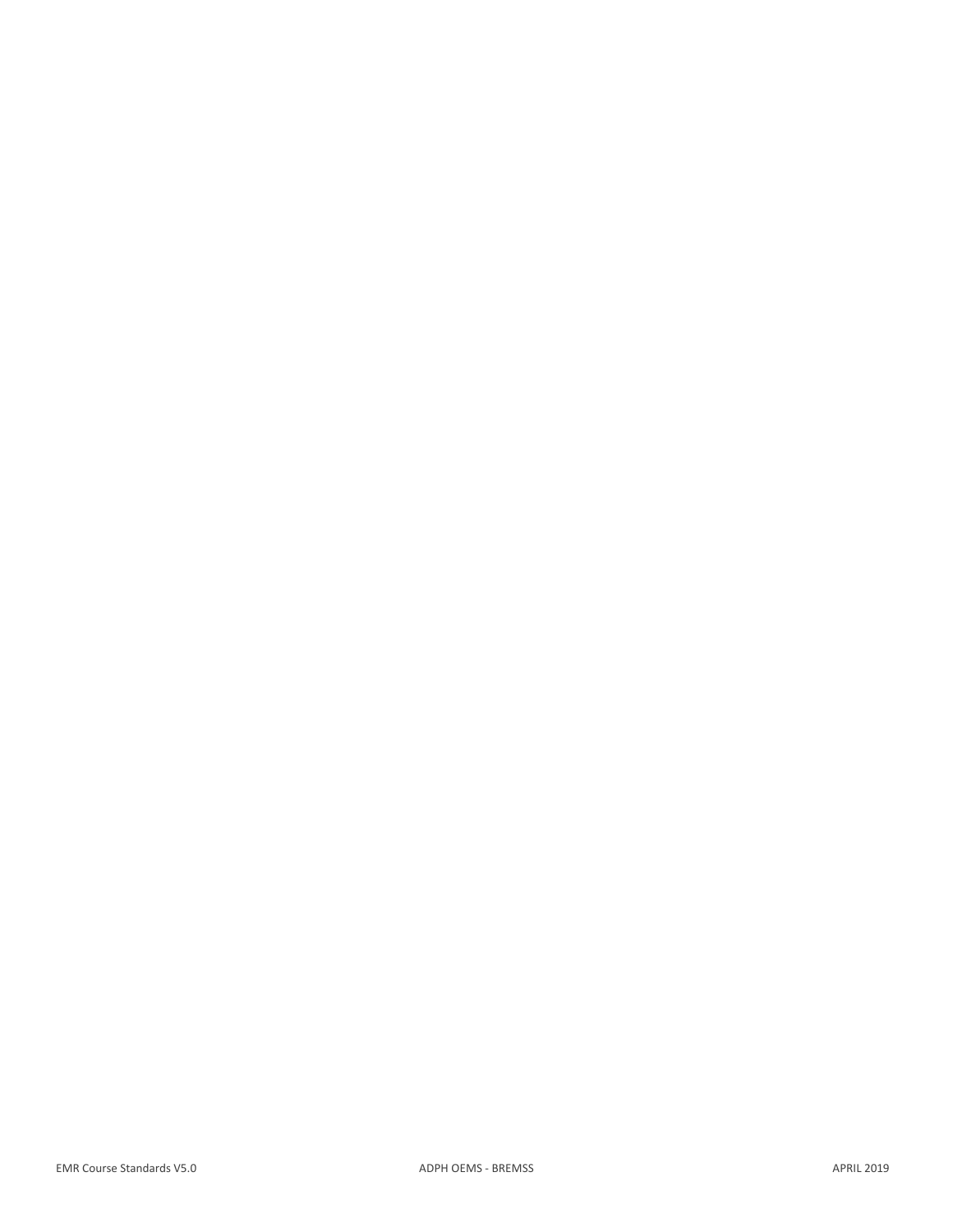#### *Student Registration must be filled out entirely; incomplete forms will not be accepted*

#### **PRINT ALL INFORMATION**

| Circle highest Completed Education: 9 10 11 12 13 14 15 16 17 18 Degree: ____________ GED: _____                                                     |                                                                                                                      |  |  |
|------------------------------------------------------------------------------------------------------------------------------------------------------|----------------------------------------------------------------------------------------------------------------------|--|--|
| Have you ever been convicted of a felony? $\square$ Yes $\square$ No                                                                                 |                                                                                                                      |  |  |
| Have you ever been convicted of a DUI? $\Box$ Yes $\Box$ No                                                                                          |                                                                                                                      |  |  |
| Are you now or have you ever been addicted to controlled substance or intoxicating liquors? $\Box$ Yes $\Box$ No                                     |                                                                                                                      |  |  |
| Have you ever been treated for mental illness? $\Box$ Yes $\Box$ No                                                                                  |                                                                                                                      |  |  |
| Is your eyesight impaired in any manner?  □ Yes  □ No If yes, is it corrected?  □ Yes □ No                                                           |                                                                                                                      |  |  |
| Have you ever had any type of professional license revoked, suspended or surrendered? $\Box$ Yes $\Box$ No<br>If yes, provide a written explanation. |                                                                                                                      |  |  |
|                                                                                                                                                      | <u> 1989 - Andrea Santa Andrea Andrea Andrea Andrea Andrea Andrea Andrea Andrea Andrea Andrea Andrea Andrea Andr</u> |  |  |
|                                                                                                                                                      |                                                                                                                      |  |  |
| □ I have received an explanation of the total cost for my EMR course. Total cost of EMR course: ______________                                       |                                                                                                                      |  |  |

 I have received a written explanation of the training program's accreditation and college credit information prior to the beginning of the course. Information included explanation of my current training program accreditation status, eligibility of college credit, eligibility to attend EMT- Advanced courses, and contact information for two (2) nearby accredited college EMR programs.

 $\Box$  I understand I must receive HIPPA education from my EMR course and sign a confidentiality statement.

Student Signature: \_\_\_\_\_\_\_\_\_\_\_\_\_\_\_\_\_\_\_\_\_\_\_\_\_\_\_\_\_\_\_\_\_\_\_\_\_\_\_\_\_\_\_\_\_\_\_\_\_\_\_\_\_\_

Date: \_\_\_\_\_\_\_\_\_\_\_\_\_\_\_\_\_\_\_\_\_\_\_\_

OEMS Course Approval Number: \_\_\_\_\_\_\_\_\_\_\_\_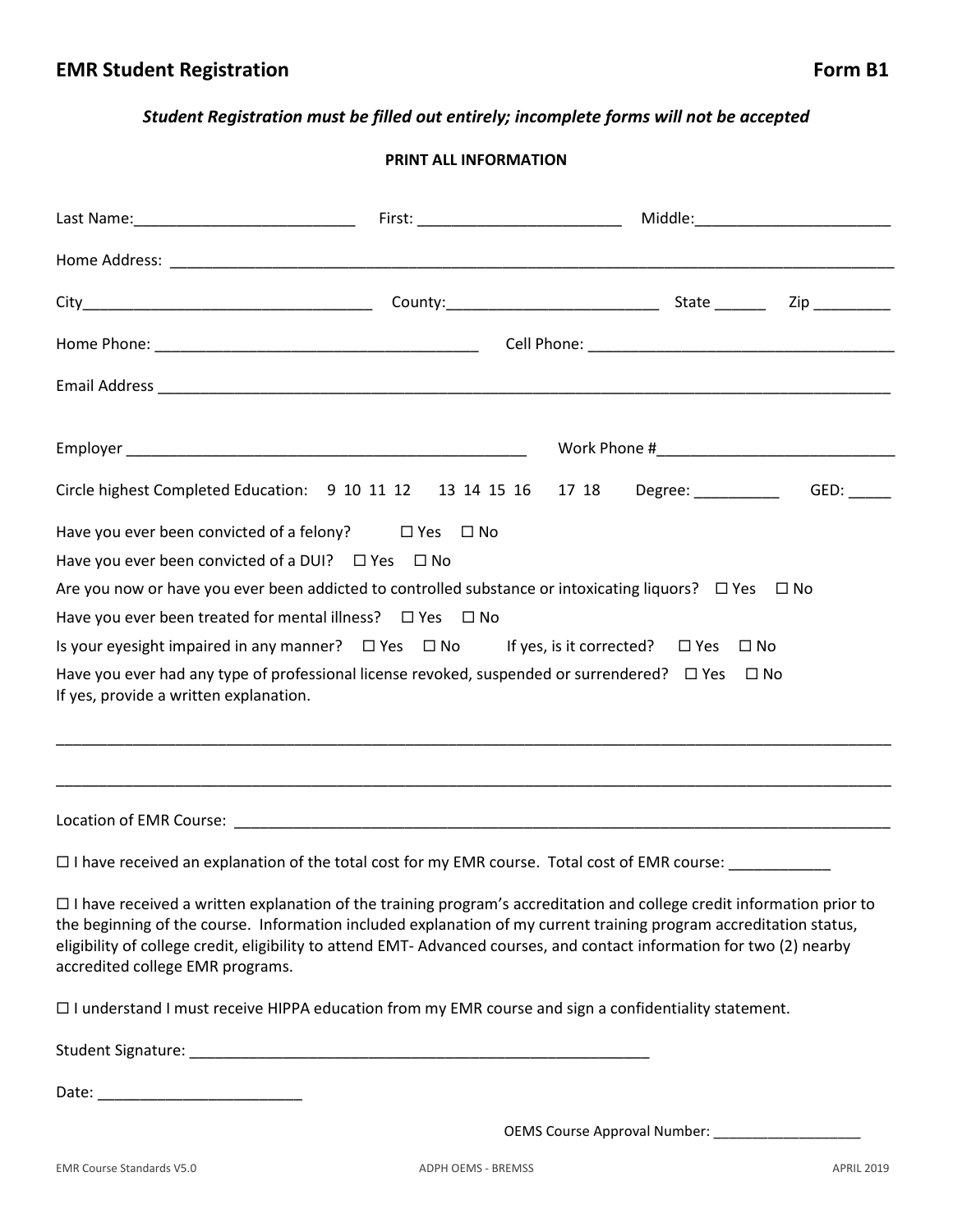# **CONFIDENTIALITY STATEMENT AND AGREEMENT**

I understand that as a participant EMR student I may have access to, or witness first hand, patient care information that is confidential. This information may include a patient's identity, current injury or illness, and past medical history. Understanding that the confidentiality of this information is protected by law, I shall:

- 1. Respect and maintain the confidentiality of all patient care information, discussions, deliberations, records, or other information connected with my participation in the EMR education Program.
- 2. Make no voluntary disclosures regarding any patient care information, discussions, deliberations, records, or other information generated in connection with my participation in the EMR education program, except to those individuals who are authorized to receive it.

*I understand that any breach of confidentiality is detrimental to the EMR program and to its mission of EMR education, including the field training hours at hospitals and EMS providers, and further acknowledge that any breach of confidentiality may result legal proceedings for the individuals involved.*

*Furthermore, I understand that any breach of confidentiality may also be detrimental to the patient and the patient's family.*

Examples of unacceptable disclosures include, but are not limited to:

- × Discussion of any patient information with anyone not directly involved with that patient and patient care.
- × Discussion of an event which might identify a patient, even though the patient's name is not disclosed.
- × Discussion of injuries or medical history in such a manner that the information could be associated with the patient.

Having read the above statement, I and its experience of the statement of the statement of the statement of the statement of the statement of the statement of the statement of the statement of the statement of the statemen hereby certify that I have received a confidentiality briefing (HIPPA) by the instructor teaching my EMR class.

I fully understand the sensitive and confidential nature of the data and information received by myself from patients, practitioners and providers of health care, as a result of patient care functions. I shall not knowingly or willingly communicate, deliver, or transmit in any manner, patient information to any unauthorized person or agency.

I further understand that a breach of this policy can result in my immediate dismissal from the EMR Course and that I could also face legal consequences.

| Student Name (PRINT)             | <b>Student Signature</b>  | Date                                |
|----------------------------------|---------------------------|-------------------------------------|
| Witness Name (PRINT)             | <b>Witness Signature</b>  | Date                                |
|                                  |                           | <b>OEMS Course Approval Number:</b> |
| <b>EMR Course Standards V5.0</b> | <b>ADPH OEMS - BREMSS</b> | <b>APRIL 2019</b>                   |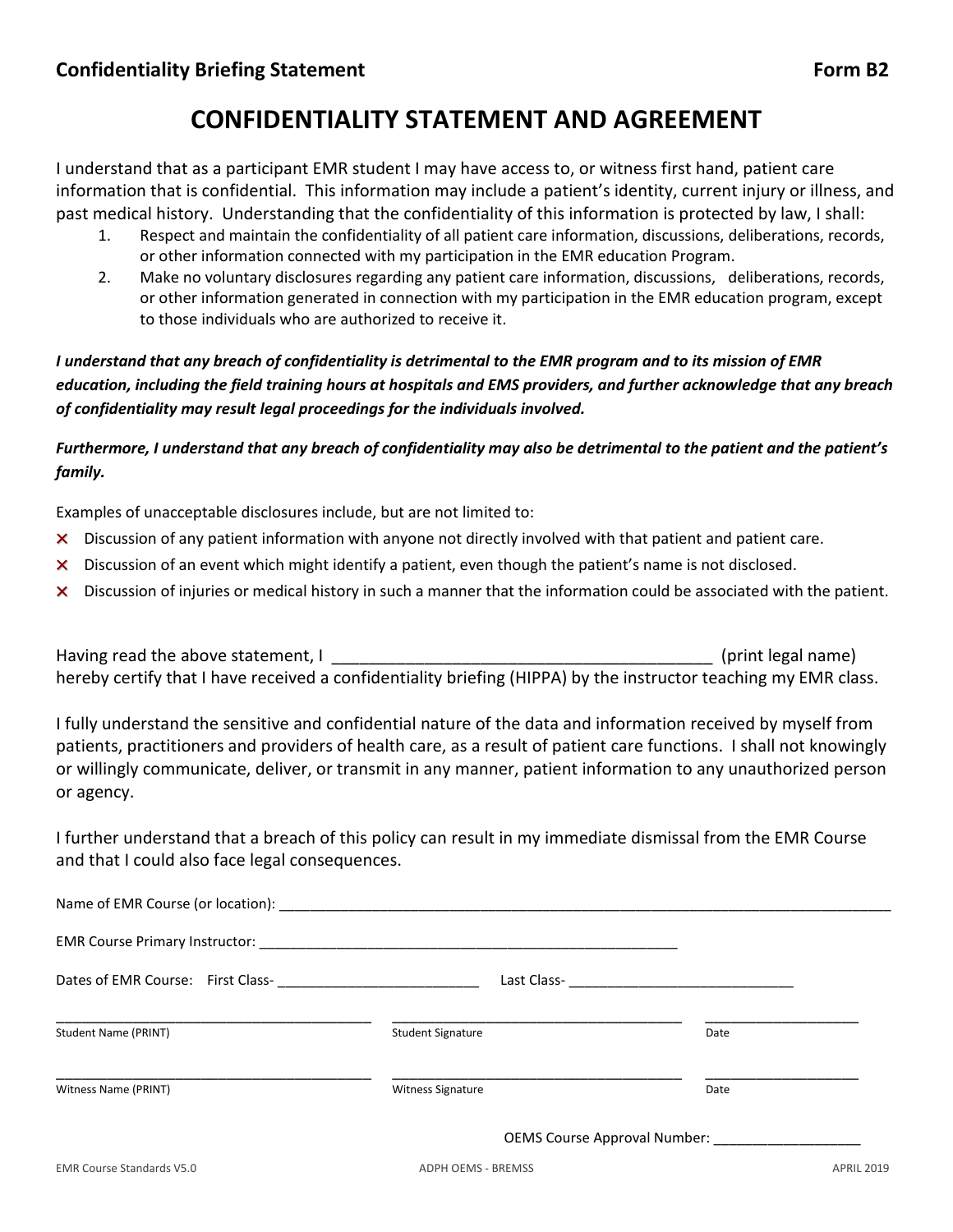## Release of Liability/Indemnification and Hepatitis-B Agreement Form B3

I understand that due to my educational exposure to blood or other potentially infectious materials, I may be at risk of acquiring the Hepatitis B virus (HBV) infection. I, the undersigned, hereby knowingly and voluntarily waive, release and discharge the EMR Program and its officers, employees, and agents (hereafter collectively called the School) from any and all claims for damages for personal injury, including death, and damages to property. This release is intended by me to discharge in advance the School from and against any and all liability arising out of or connected in any way with my enrollment in the EMR course through the School even though that liability may arise out of negligence or carelessness on the part of the School.

I understand that as part of my participation in the EMR field classes I may perform, participate in, or observe a variety of activities which can be dangerous. I further understand that in response to emergencies and rendering emergency life saving measures serious accidents can occasionally occur. I acknowledge that individuals engaged in or performing lifesaving activities and functions occasionally sustain personal injuries, such as, but not limited to lacerations, sprains, and possible exposure to and contraction of the HIV virus. Knowing and understanding the risks involved in the EMR skills, nevertheless, I hereby agree to assume any and all risk of injury and further judgments, claims, damages of, connected with, or resulting from my enrollment in and participation in the EMR Field class of the School.

I acknowledge that I have read this document and that I am relying wholly upon my own judgment, belief and knowledge of the risks of injury to myself by enrollment in and participation in the EMR skills through the School. As of the date of this agreement, I am 18 years of age or older.

| I have completed the Hepatitis B Series: $\Box$ Yes $\Box$ No |                          |      |
|---------------------------------------------------------------|--------------------------|------|
|                                                               |                          |      |
|                                                               |                          |      |
|                                                               |                          |      |
|                                                               |                          |      |
|                                                               |                          |      |
| Student Name (PRINT)                                          | <b>Student Signature</b> | Date |
|                                                               |                          |      |
| Witness Name (PRINT)                                          | Witness Signature        | Date |
|                                                               |                          |      |
|                                                               |                          |      |
|                                                               |                          |      |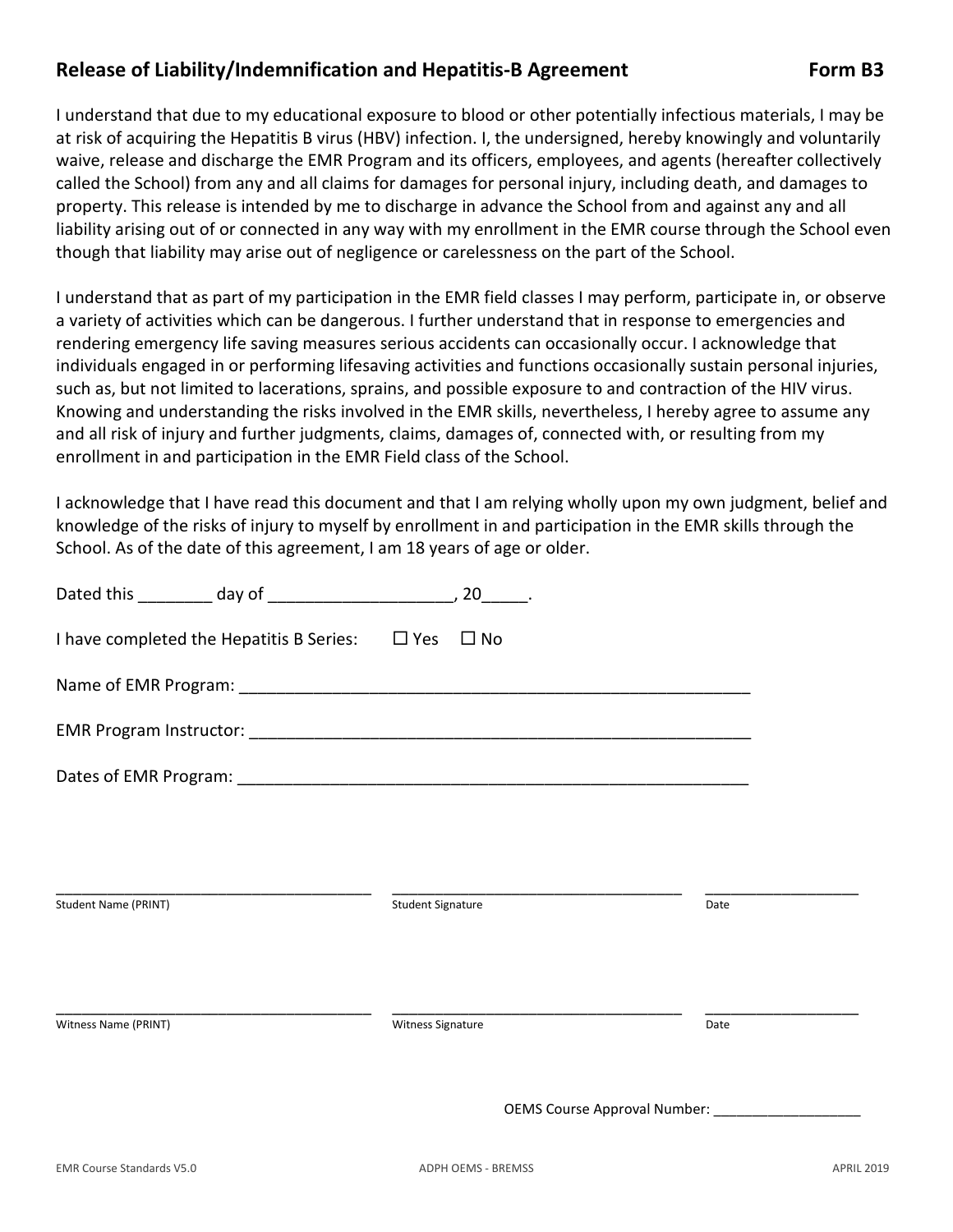#### Date of first class:

# **STEP 1 of 5**

Date five weeks prior to first class: **Example 20 and Solution Properties Contains Properties Contains Properties** 

**The initial EMR course application paperwork listed below is due in regional EMS office five (5) weeks prior to the first day of class. (Unless prior approval for shorter time is approved)**

*All initial EMR course application paperwork should arrive together at the regional office in a single folder; arranged in the order that it is presented below.*

**Incomplete or improperly filed initial applications will not be processed.**

 $\square$  EMR Course Application (Form A1)

Copy (sample) of college information letter provided with Form A1

 $\Box$  EMR course accreditation status

- $\Box$  Eligibility of college credit
- $\Box$  Eligibility to attend EMR course

 $\Box$  Contact information for two nearby accredited colleges providing EMR courses

Copy (sample) of HIPAA certification of completion (form or certificate) provide with Form A1

 $\Box$  EMR Course Instructor Information (Form A2) for each instructor

- $\square$  Course Schedule (Form A3)
- $\Box$  EMR Course Equipment List (Form A4)

 $\square$  Copy of student handout paperwork:

- O Instructor contact information
- EMR course guidelines
- O Attendance policy
- Dress code
- O Course objectives
- Grading method and scale

 $\square$  Copy of National Registry skills sheets or equivalent

 **Regional EMS Office Verification of Initial Application. EMR Class Approval request submitted to OEMS**

| Name (Print):                            | Signature: | Date: |
|------------------------------------------|------------|-------|
|                                          |            |       |
|                                          |            |       |
| $\Box$ ADPH OEMS Course Approval Number: |            |       |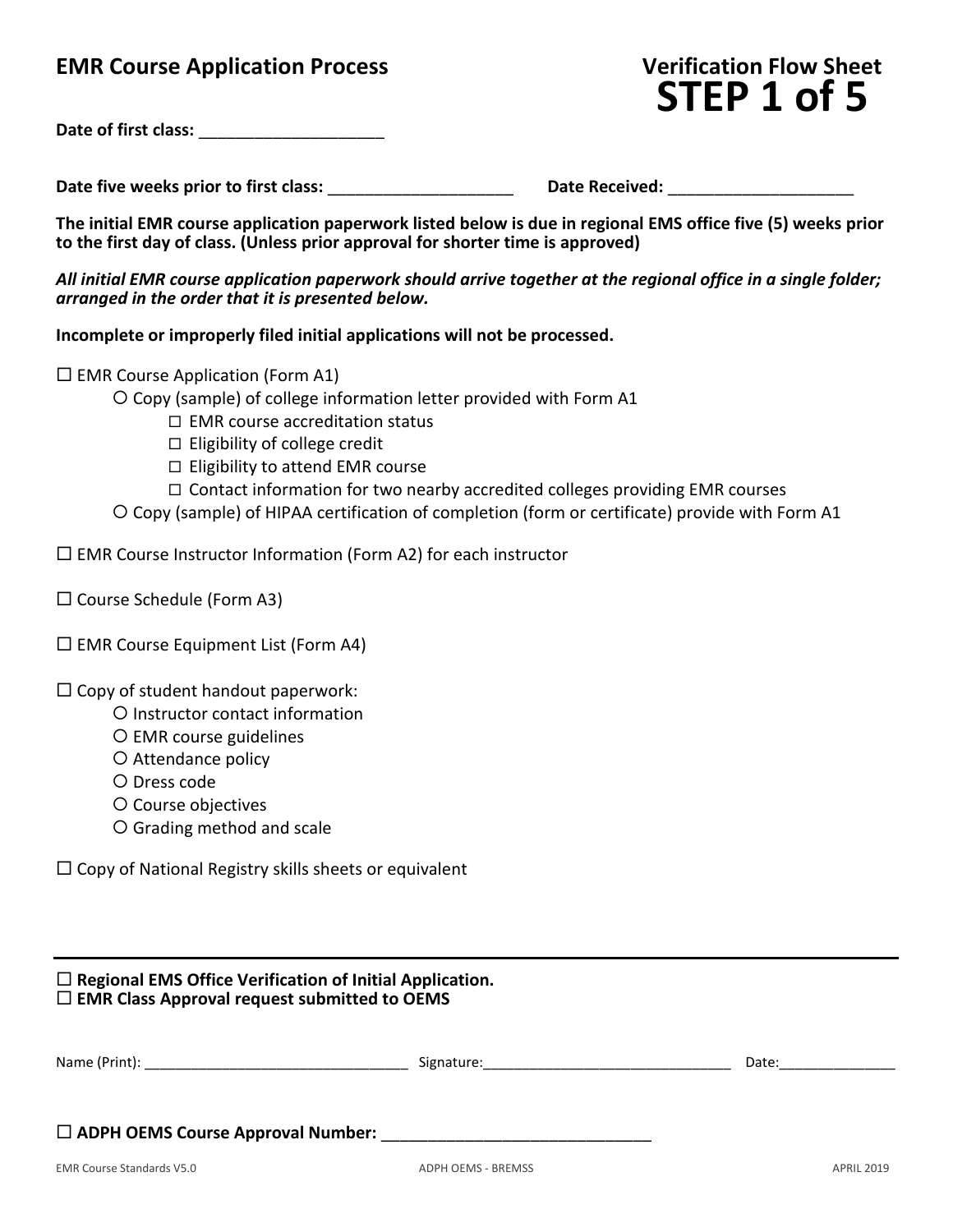**Date one week prior to first class:** \_\_\_\_\_\_\_\_\_\_\_\_\_\_\_\_\_\_\_\_

Date Received:

# *A detailed preliminary EMR course student roster is due one week prior to the first course date.*

### *The roster must be typed or printed and must contain the following information:*

#### **Header Information**

- $\square$  EMR course sponsoring agency
- $\square$  Course coordinator
- $\Box$  Lead instructor
- $\square$  Course location
- $\square$  Course starting and ending dates

#### **Student Information**

- $\square$  Student first and last name
- $\square$  Student address
- $\square$  Student phone number
- $\square$  Place for approved course number

#### **SAMPLE STUDENT ROSTER**

Sponsoring Agency: Raining Chicken VFD Course Location: 31 Nest Rd, Coop, AL 35969 Course Coordinator: Chicken Little Course dates: August 25- November 20, 2014

| <b>First Name</b> | Last Name | <b>Address</b>                          | Phone        |
|-------------------|-----------|-----------------------------------------|--------------|
| Hugh              | Hollon    | Suite 1100, Montgomery, AL 36104        | 205-555-3456 |
| Rony              | Najjar    | 101 Sivley, Huntsville, AL 35801        | 256-656-9999 |
| Stephen           | Wilson    | 201 Monroe Street, Montgomery, AL 36104 | 205-876-5309 |
|                   |           |                                         |              |
|                   |           |                                         |              |

#### **Regional EMS Office Verification Preliminary Student Roster**

| Name (Print):                    | Signature:                          | Date:             |
|----------------------------------|-------------------------------------|-------------------|
|                                  | <b>OEMS Course Approval Number:</b> |                   |
| <b>EMR Course Standards V5.0</b> | ADPH OEMS - BREMSS                  | <b>APRIL 2019</b> |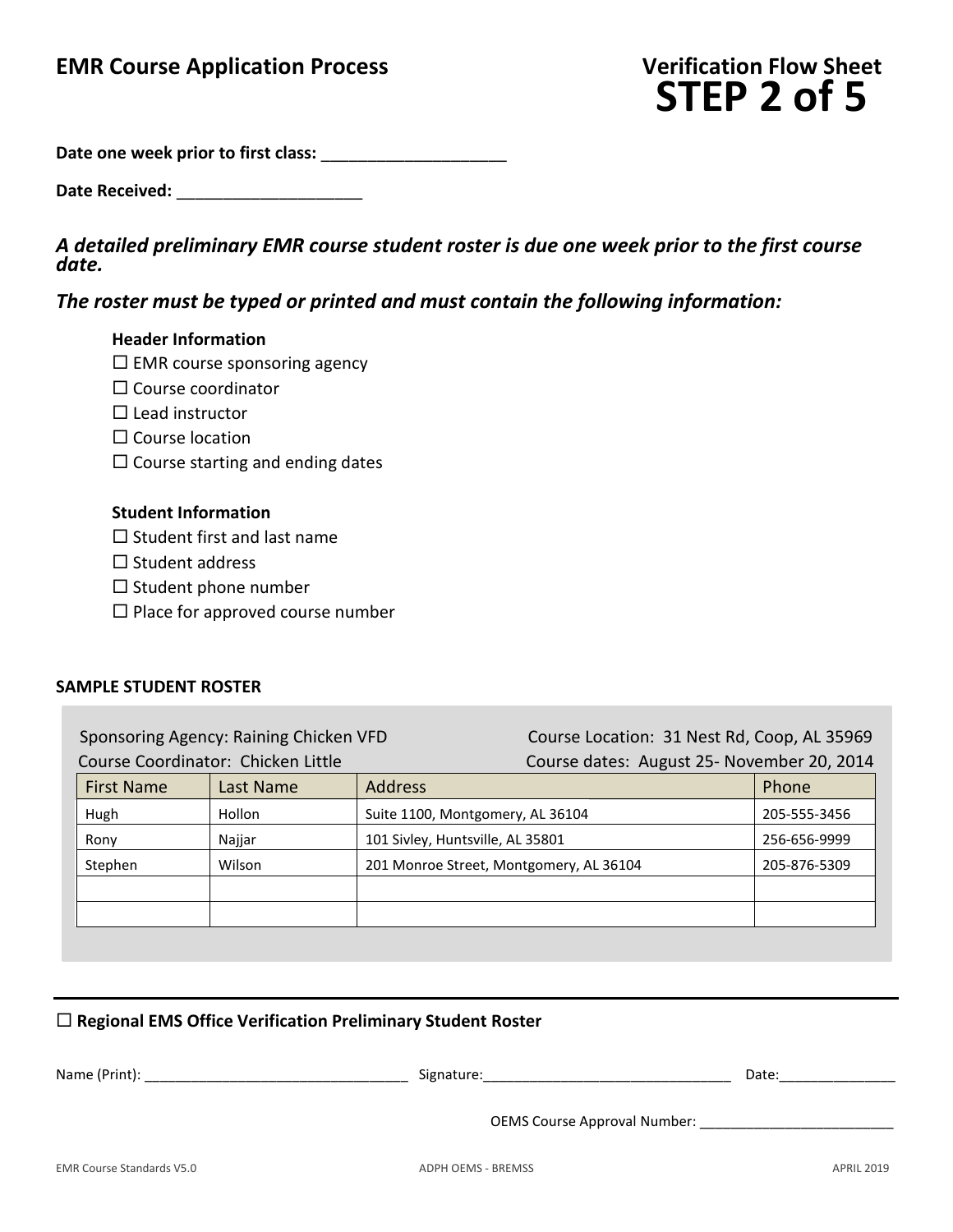| Date ten business days after first class:                                                                                                                                          | Date Received: Note that the set of the set of the set of the set of the set of the set of the set of the set o |
|------------------------------------------------------------------------------------------------------------------------------------------------------------------------------------|-----------------------------------------------------------------------------------------------------------------|
| The following student forms are due in regional EMS office within ten (10) business days of<br>first class. The course coordinator may provide copies and keep the original forms. |                                                                                                                 |
| $\Box$ EMR Student Registration (Form B1)                                                                                                                                          |                                                                                                                 |
| $\Box$ Confidentiality Briefing Statement (Form B2)                                                                                                                                |                                                                                                                 |
| $\Box$ Release of Liability (Form B3)                                                                                                                                              |                                                                                                                 |
| On-Site Inspection within ten (10) business days of first class                                                                                                                    | Date: ______________                                                                                            |
| <b>Faculty</b>                                                                                                                                                                     |                                                                                                                 |
| $\Box$ Course Coordinator<br>$\Box$ Lead Instructor                                                                                                                                |                                                                                                                 |
| $\Box$ Instructors listed on course schedule                                                                                                                                       |                                                                                                                 |
| $\Box$ Adequate instructor for skills verification, if applicable                                                                                                                  |                                                                                                                 |
| <b>Facility</b>                                                                                                                                                                    |                                                                                                                 |
| $\Box$ ADA Compliant                                                                                                                                                               |                                                                                                                 |
| $\Box$ Sufficient Space for Class size                                                                                                                                             |                                                                                                                 |
| $\Box$ Controlled Environment                                                                                                                                                      |                                                                                                                 |
| $\Box$ Adequate classroom learning accommodations (desks, chairs, lighting)                                                                                                        |                                                                                                                 |
| $\Box$ Adequate classroom skills learning area(s)                                                                                                                                  |                                                                                                                 |
| <b>Resources</b>                                                                                                                                                                   |                                                                                                                 |
| $\Box$ Instructional Materials:                                                                                                                                                    |                                                                                                                 |
|                                                                                                                                                                                    |                                                                                                                 |
|                                                                                                                                                                                    |                                                                                                                 |
| $\Box$ Regional EMS Office Verification of ten day requirements and on-site inspection.                                                                                            |                                                                                                                 |
|                                                                                                                                                                                    |                                                                                                                 |
|                                                                                                                                                                                    |                                                                                                                 |
|                                                                                                                                                                                    |                                                                                                                 |
|                                                                                                                                                                                    | OEMS Course Approval Number: _________________________                                                          |

**STEP 3 of 5**

Date of first class: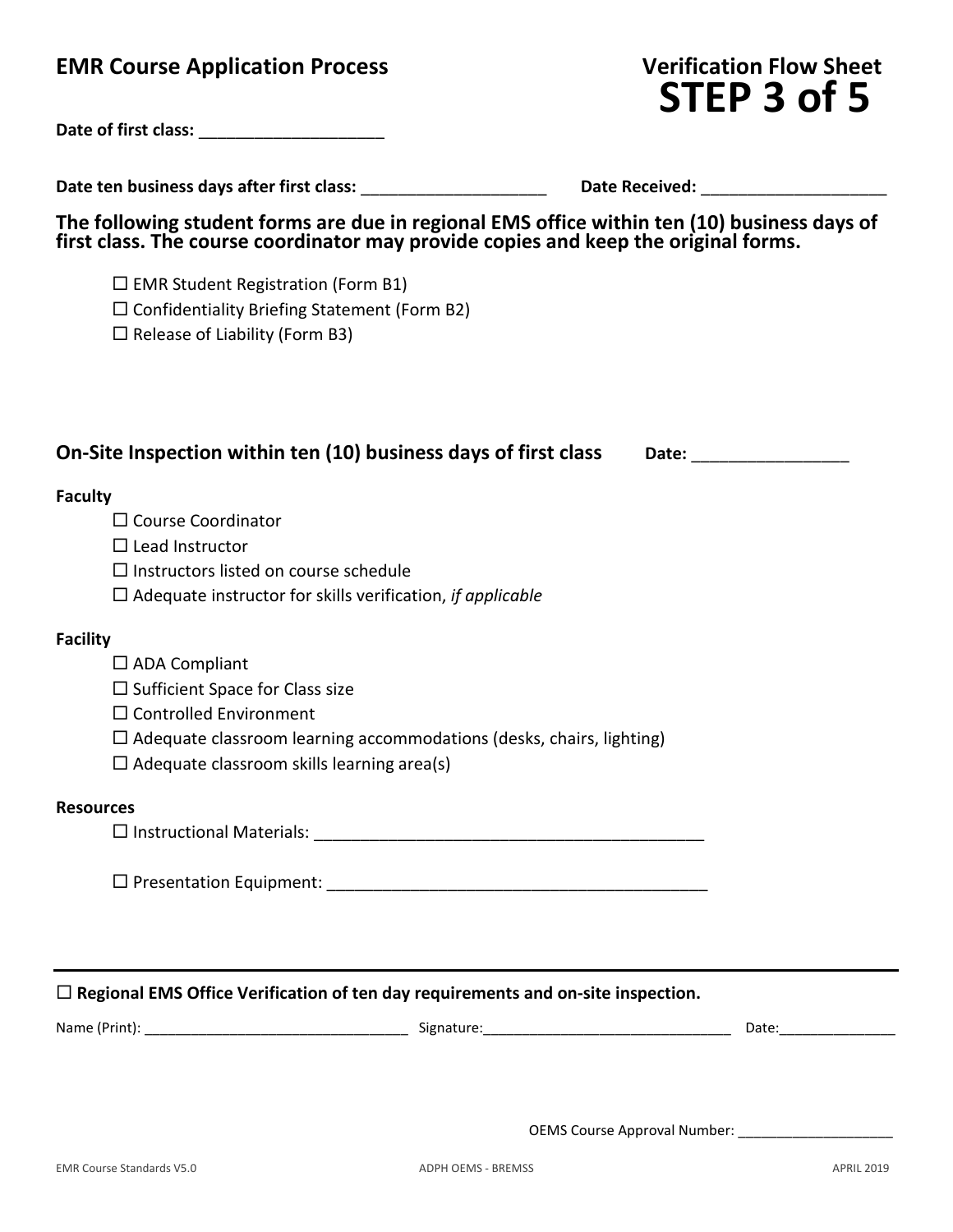Date of course completion:

Date ten days from course completion:

# **The following course documentation is required within ten (10) days after course completion. The sponsor may provide the originals for storage by the Regional Office.**

 $\square$  Final EMR course roster

- $\square$  Shows EMR course sponsor
- $\square$  Shows course coordinator and lead instructor
- $\square$  Shows course location, and course starting and ending dates listed in header.
- $\Box$  All students listed on preliminary EMR course roster are listed on the final EMR course roster

**STEP 4 of 5**

- $\square$  Student first and last name with middle initial
- $\square$  Student Social Security Number (for National Registry)
- $\square$  Student EMR Course disposition (Pass, Fail, Pending, Withdraw, Dismissed)
- $\square$  Student National Registry Skills disposition (Pass, Fail, Pending, Withdraw, Dismissed)
- $\Box$  A place to write the date received by regional EMS office
- $\square$  A place to write the approved course number

 $\square$  EMR course attendance rosters showing attendance and instructors for each class session

# **Student Information required within ten (10) days after course completion:**

 $\Box$  National Registry Skills verification forms (or equivalent) for each student on final course roster

- $\square$  Each skill sheet timed, scored, and signed by evaluator
- $\square$  Complete set of skill sheets for each student
- $\Box$  Failures explained and documented on skills sheet

 $\square$  Copies of EMR course completion certificate for each student

 $\Box$  Copy of AHA Healthcare Provider (or equivalent\*) CPR card for each student. \*Equivalent must include infant, child, adult, 1-rescuer, and 2-rescuer, BVM usage

| $\Box$ Regional EMS Office Verification of course completion records |                                     |       |
|----------------------------------------------------------------------|-------------------------------------|-------|
|                                                                      |                                     | Date: |
|                                                                      | <b>OEMS Course Approval Number:</b> |       |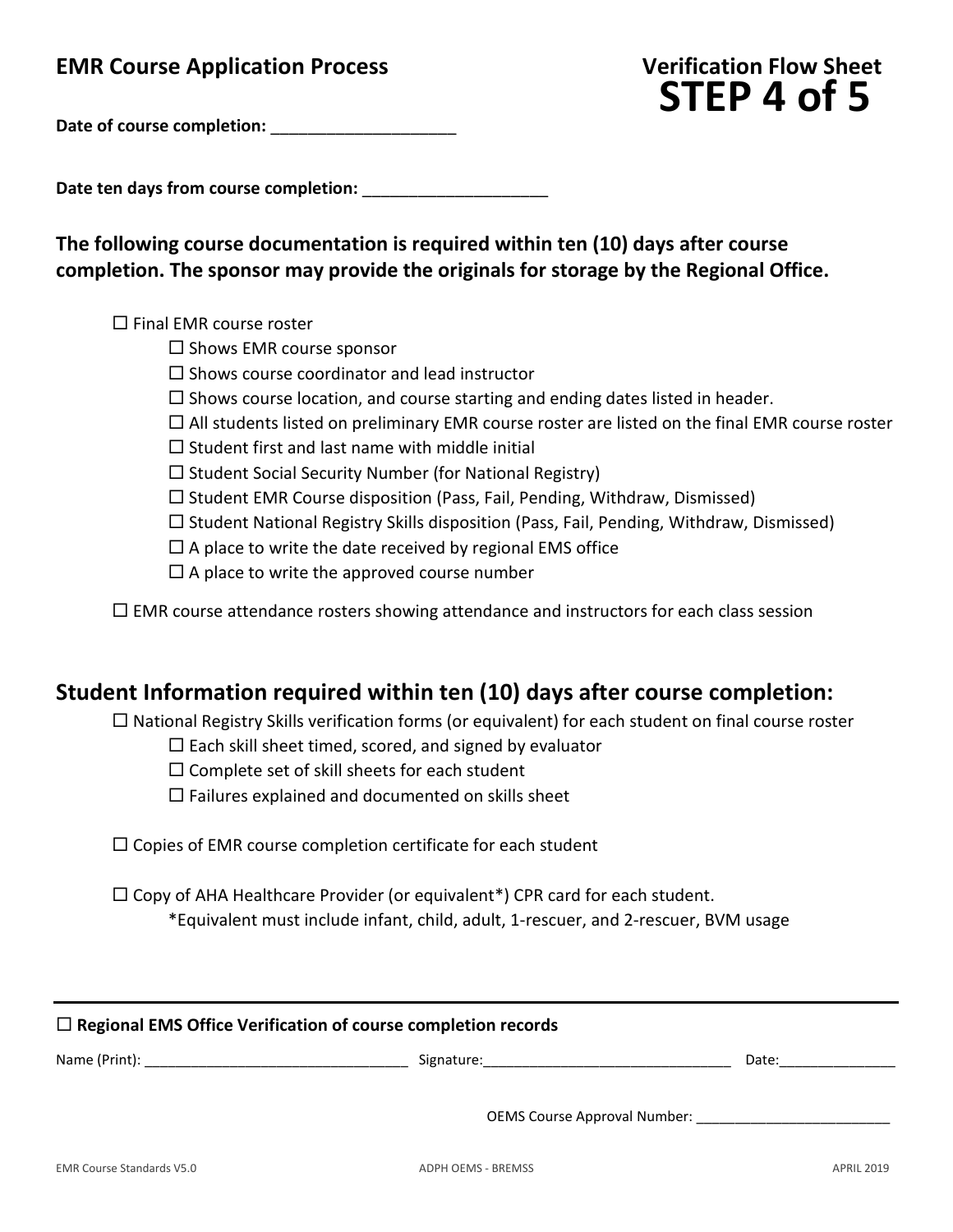Date of last student completion:

#### Date ten (10) days after last student completion:

 **Post-course documentation records are should be provided to regional EMS office ten days after the last student has been assigned a PASS or FAIL disposition.**

**The regional EMS office will maintain the complete set of course documentation for five (5) years.**

#### **Documentation already on file with regional EMS office at completion of course:**

 $\Box$  Original course application, and related forms, as submitted to the regional EMS office

 $\square$  Copy (sample) of college information letter provided with Form A1

 $\square$  Copy (sample) of HIPAA certification of completion (form or certificate) provide with Form A1

 $\square$  Course approval form issued by the OEMS

 $\Box$  EMT course preliminary roster as submitted to the regional EMS office

 $\Box$  EMT Course Instructor Information (Form A2) for each instructor

 $\Box$  Hospital Affiliation Agreement (Form C1)

 $\square$  Ambulance/Rescue (EMS) Agency Affiliation Agreement (Form C2)

 $\square$  Course Schedule (Form A5)

 $\square$  EMT Course Equipment List (Form A6)

 $\square$  Copy of student handout paperwork:

 $\Box$  Copy of National Registry skills sheets

#### **Documentation to be provided to regional EMS office within 10 days of completing of course:**

 $\square$  Final EMT course schedule

 $\square$  Attendance roster for each class meeting

 $\square$  List of make-up session(s), if applicable

 $\square$  Documentation of remediation conducted, if applicable

 $\Box$  Individual skill verifications (National Registry forms)

 $\Box$  Copy of each examination, quiz or evaluation administered during the course

 $\Box$  Documentation recording the individual reasons that student(s) failed to complete the course of study.

#### *NOTE: If the sponsoring agency wishes to keep records, providing the regional EMS agency a paper copy of the documentation paperwork listed in this section is acceptable.*

| $\Box$ Regional EMS Office Verification of five year records package |                    |                                     |  |
|----------------------------------------------------------------------|--------------------|-------------------------------------|--|
|                                                                      |                    | Date: ____________                  |  |
|                                                                      |                    | <b>OEMS Course Approval Number:</b> |  |
| <b>EMR Course Standards V5.0</b>                                     | ADPH OEMS - BREMSS | <b>APRIL 2019</b>                   |  |

**STEP 5 of 5**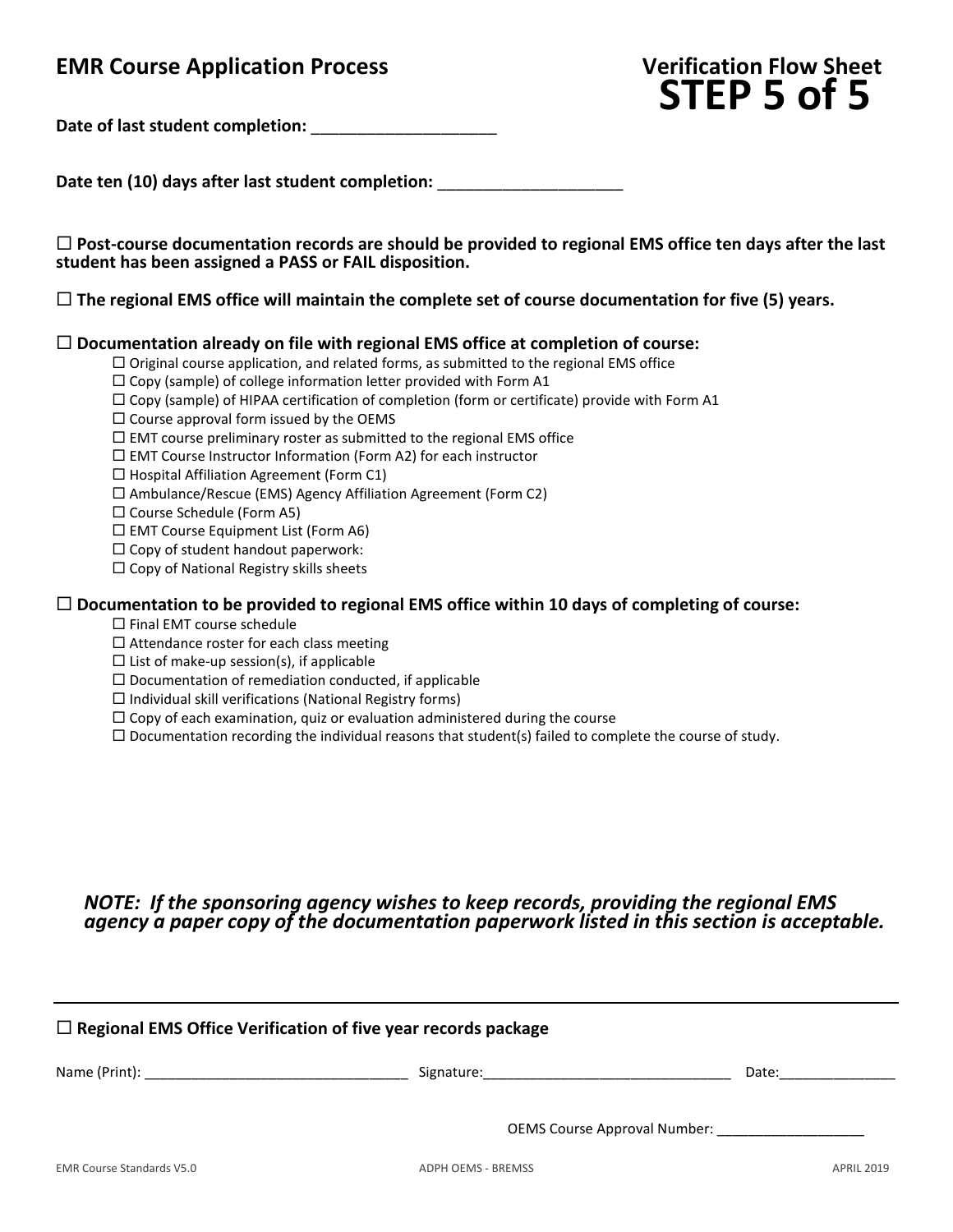## ADPH OEMS EMR COURSE REQUIREMENTS MATRIX **Fig. 2** Page 1 of 3

|                                         |          | <b>Emergency Medical Responder</b><br><b>EMR</b>                                                                                                                                                                                                          |  |
|-----------------------------------------|----------|-----------------------------------------------------------------------------------------------------------------------------------------------------------------------------------------------------------------------------------------------------------|--|
| <b>Educational Facilities</b>           | National | 1. Facility sponsored or approved by sponsoring agency<br>2. ADA compliant facility<br>3. Sufficient space for class size<br>4. Controlled environment                                                                                                    |  |
|                                         | State    | Same as above                                                                                                                                                                                                                                             |  |
| <b>Student Space</b>                    | National | 1. Provide space sufficient for students to attend classroom sessions, take notes and participate in classroom<br>activities<br>2. Provide space for students to participate in kinematic learning and practice activities                                |  |
|                                         | State    | Same as above                                                                                                                                                                                                                                             |  |
| <b>Instructional Resources</b>          | Nationa  | 1. Provide basic instructional support material<br>2. Provide audio, visual, and kinematic aids to support and supplement didactic instruction                                                                                                            |  |
|                                         | State    | 1. Same as above<br>2. Same as above<br>3. Textbooks and Instructor material must meet National EMS Education Standards and Instructional Guidelines                                                                                                      |  |
| <b>Instructor Preparation Resources</b> | National | a. Provide space for instructor preparation<br>b. Provide support equipment for instructor preparation                                                                                                                                                    |  |
|                                         | State    | Same as above                                                                                                                                                                                                                                             |  |
| <b>Storage Space</b>                    | National | Provide adequate and secure storage space for instructional materials                                                                                                                                                                                     |  |
|                                         | State    | Same as above                                                                                                                                                                                                                                             |  |
| Sponsorship                             | Vational | Sponsoring organizations shall be one of the following:<br>1. Accredited educational institution, or<br>2. Public safety organization, or<br>3. Accredited hospital, clinic, or medical center, or<br>4. Other State approved institution or organization |  |
|                                         | State    | Same as above                                                                                                                                                                                                                                             |  |
| <b>Programmatic Approval</b>            | National | Sponsoring organization shall have programmatic approval by authority having jurisdiction for program approval                                                                                                                                            |  |
|                                         | State    | State/Regional approval<br>(EMT Course Application, FORM A1)                                                                                                                                                                                              |  |
|                                         | National | Provide medical oversight for all medical aspects of instruction                                                                                                                                                                                          |  |
| <b>Medical Director Oversight</b>       | State    | In addition to one above, the physician must meet offline medical director criteria.                                                                                                                                                                      |  |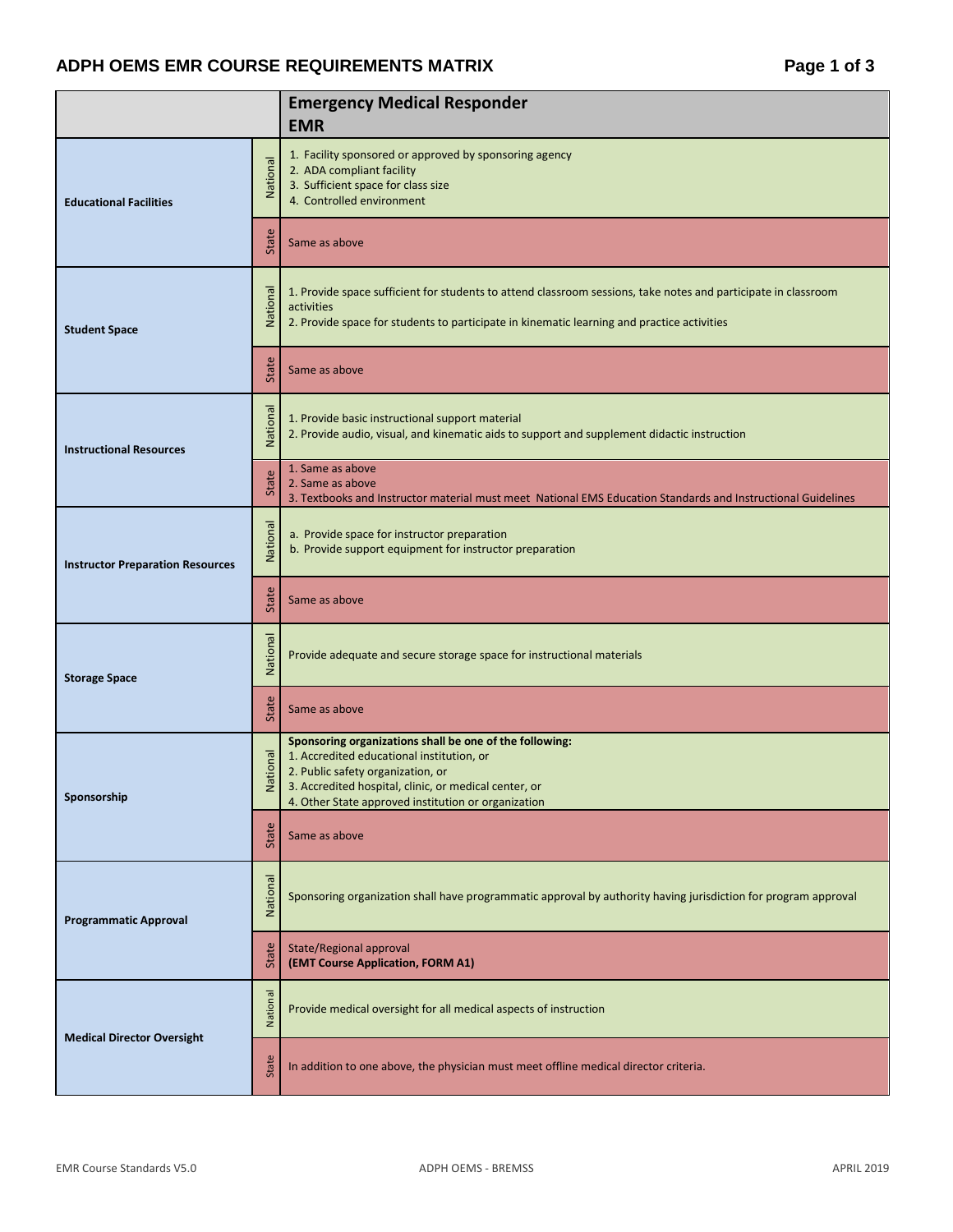## ADPH OEMS EMR COURSE REQUIREMENTS MATRIX **Fig. 2** and  $P$  and  $P$  and  $P$  and  $P$  and  $P$  and  $P$  and  $P$  and  $P$  and  $P$  and  $P$  and  $P$  and  $P$  and  $P$  and  $P$  and  $P$  and  $P$  and  $P$  and  $P$  and  $P$  and  $P$  and  $P$  and

|                                         |                          | <b>Emergency Medical Responder</b><br><b>EMR</b>                                                                                                                                                                                                                                                                                                                                                                                                                                                                                                                                                                                                                                                                                                                                                                                                                                                                                                                                                                                                                                                                                                |
|-----------------------------------------|--------------------------|-------------------------------------------------------------------------------------------------------------------------------------------------------------------------------------------------------------------------------------------------------------------------------------------------------------------------------------------------------------------------------------------------------------------------------------------------------------------------------------------------------------------------------------------------------------------------------------------------------------------------------------------------------------------------------------------------------------------------------------------------------------------------------------------------------------------------------------------------------------------------------------------------------------------------------------------------------------------------------------------------------------------------------------------------------------------------------------------------------------------------------------------------|
|                                         | Vational                 | The course primary instructor should:<br>1. Be educated at a level higher than he or she is teaching; however, as a minimum, he or she must be educated at<br>the level he or she is teaching<br>2. Have successfully completed an approved instructor training program or equivalent                                                                                                                                                                                                                                                                                                                                                                                                                                                                                                                                                                                                                                                                                                                                                                                                                                                           |
| <b>Faculty</b>                          | State                    | <b>EMR Primary Instruction Requirements:</b><br>1. Must be Alabama licensed at the EMT level or above, or currently licensedin Alabama as a physician.<br>2. Must have instructor certification from a recognized organization such as Department of Transportation (DOT),<br>Department of Defense (DOD), Alabama Fire College Instructor Course, AHA Core Instructor Course, or the National<br>Association of EMS Educators (NASEMSE).<br>3. Must have 5 years min of field experience.<br>4. A CPR Instructor may be used to teach a CPR course, as long as the primary EMT instructor is present.<br><b>EMR Secondary Instructor Requirements:</b><br>1. Must be Alabama licensed as an EMT.<br>2. Must have instructor certification from a recognized organization such as Department of Transportation (DOT),<br>Department of Defense (DOD), Alabama Fire College Instructor Course, AHA Core Instructor Course, or the National<br>Association of EMS Educators (NASEMSE).<br>3. Must have 3 years min of field experience.<br>4. A CPR instructor may be used to teach a CPR course, as long as the secondary instructor is present. |
| Hospital/<br><b>Clinical Experience</b> | National                 | None required at this level                                                                                                                                                                                                                                                                                                                                                                                                                                                                                                                                                                                                                                                                                                                                                                                                                                                                                                                                                                                                                                                                                                                     |
|                                         | State                    | Same as above                                                                                                                                                                                                                                                                                                                                                                                                                                                                                                                                                                                                                                                                                                                                                                                                                                                                                                                                                                                                                                                                                                                                   |
| <b>Field Experience</b>                 | tional<br>$\overline{a}$ | None required at this level                                                                                                                                                                                                                                                                                                                                                                                                                                                                                                                                                                                                                                                                                                                                                                                                                                                                                                                                                                                                                                                                                                                     |
|                                         | State                    | Same as above.                                                                                                                                                                                                                                                                                                                                                                                                                                                                                                                                                                                                                                                                                                                                                                                                                                                                                                                                                                                                                                                                                                                                  |
| <b>Course Length</b>                    | Nationa                  | 1. Course length is based on competency, not hours<br>2. Course material can be delivered in multiple formats including but not limited to:<br>3. Independent student preparation<br>4. Synchronous/Asynchronous distributive education<br>5. Face-to-face instruction<br>6.Pre- or co-requisites<br>7. Course length is estimated to take approximately 48-60 didactic and laboratory clock hours                                                                                                                                                                                                                                                                                                                                                                                                                                                                                                                                                                                                                                                                                                                                              |
|                                         | State                    | 1-6 Same as above<br>7. Course length is 45 hours at a minimum.                                                                                                                                                                                                                                                                                                                                                                                                                                                                                                                                                                                                                                                                                                                                                                                                                                                                                                                                                                                                                                                                                 |